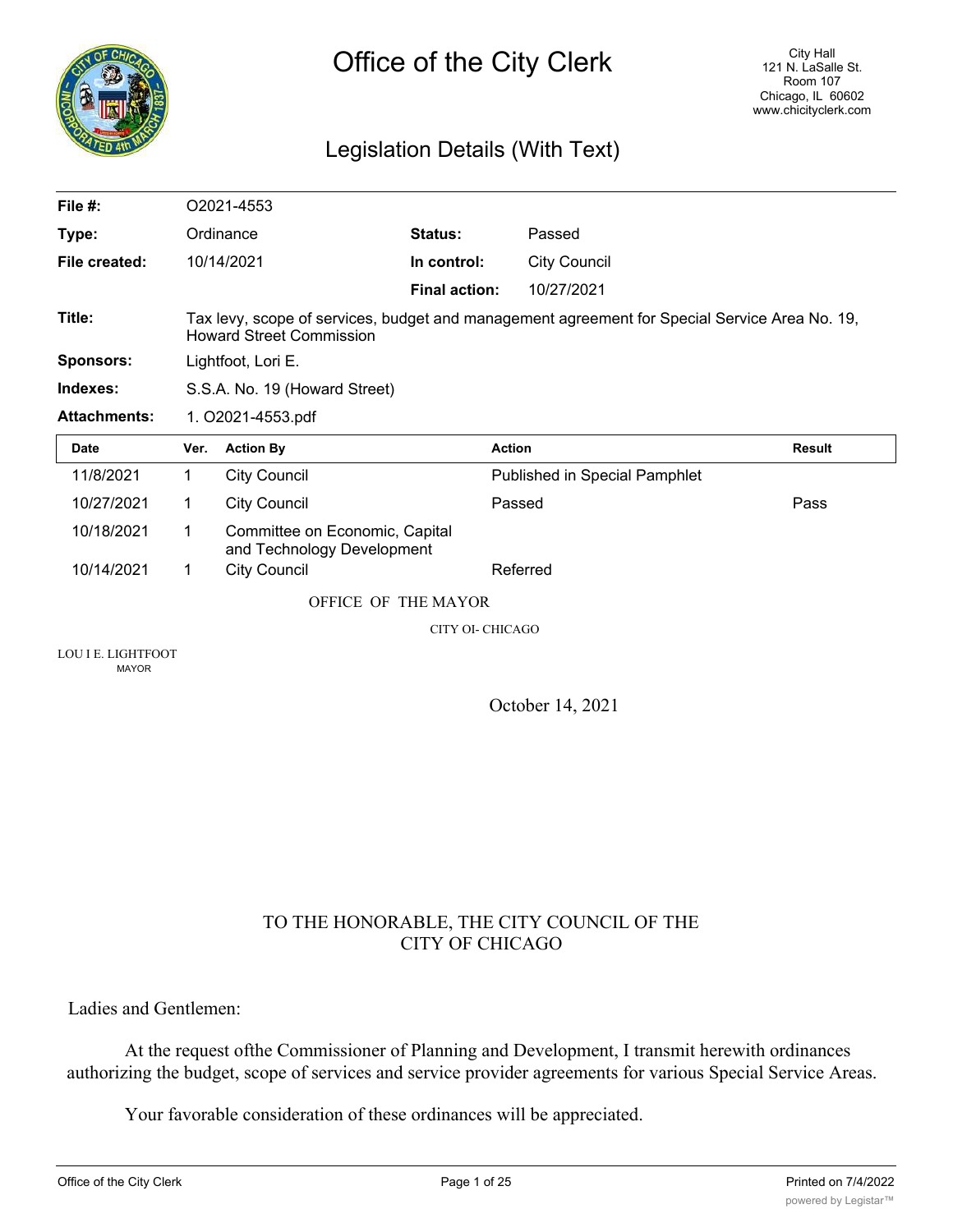#### Very truly

#### ORDINANCE REGARDING SPECIAL SERVICE AREA #19

WHEREAS, special service areas may be established pursuant to: (i) Article VII, Sections 6(l) and 7(6) of the Constitution of the State of Illinois , (ii) the provisions of the Special Service Area Tax Law, 35 ILCS 200/27-5 et seq., as amended from time to time (the "Act"); and (iii) the Property Tax Code, 35 ILCS 200/1-1 et seq., as amended from time to time; and

WHEREAS, the City Council (the "City Council") of the City of Chicago (the "City") has previously enacted a certain ordinance on the date specified on Exhibit A attached hereto and hereby made a part hereof and published in the Journal of Council Proceedings (the "Journal") for such date at the pages specified on Exhibit A hereto, and amended on the date(s) specified on Exhibit A hereto and published in the Journal for such date(s) as specified on Exhibit A hereto (as amended from time to time, the "Establishment Ordinance") which established a certain special service area as indicated therein and as identified on Exhibit A hereto (the "Area") and authorized the levy of certain annual taxes, not to exceed the annual rate (the "Levy Cap") indicated therein and as described on Exhibit A hereto, of the equalized assessed value of the taxable property therein (the "Services Tax") to provide certain special services in and for the Area in addition to the services provided by and to the City generally as specified in the Establishment Ordinance (the "Special Services"); and

WHEREAS, the Establishment Ordinance provided for the appointment of a certain special service area commission for the Area (the "Commission") to advise the City Council regarding the amount of the Services Tax for the Area to be levied and for the purpose of recommending to the City Council for the Area: (i) a yearly budget based upon the costs of providing the Special Services; (ii) an entity to serve as service provider (the "Service Provider"); (iii) an agreement between the City and the Service Provider for the provision of Special Services to the Area (the "Service Provider Agreement"); and (iv) a budget to be included in the Service Provider Agreement (the "Budget") (the aforementioned items (i) through (iv) shall be known collectively herein as the "Recommendations"); and

WHEREAS, the Commission identified on Exhibit A hereto has heretofore prepared and transmitted to the Commissioner of Planning and Development (the "Commissioner") their Recommendations to the City Council, including the Budget attached hereto as Exhibit A; now, therefore,

BE IT ORDAINED BY THE CITY COUNCIL OF THE CITY OF CHICAGO AS FOLLOWS:

SECTION 1. Incorporation of Preambles. The preambles of this ordinance are hereby incorporated into this text as if set out herein in full.

SECTION 2. Appropriations. There is hereby appropriated the sum in the amount and for the purposes necessary to provide the Special Services in and for the Area , the estimated amount of miscellaneous income and the amount required to be raised by the levy of the Services Tax indicated on Exhibit A hereto: Collectable Levy, Estimated Loss Collection, Carryover Funds, TIF Rebate Fund, and Estimated Late Collections and Interest. ■

SECTION 3 Levy of Taxes. There is hereby levied pursuant to the provisions of: (i) Article VII, Sections 6(a) and 6(f)(2) of the Constitution of the State of Illinois; (ii) the Act; and (iii) the Establishment Ordinance, the sum of the "Total Requested Levy' indicated on Exhibit A

1

S //SIIARED/Finance/SSA/SSA-2021/Bill - 4. 5. 25, 29-2014/SSA #19/Levy Ordinance 2021

hereto as the amount of the Services Tax for the Area for the tax year 2021.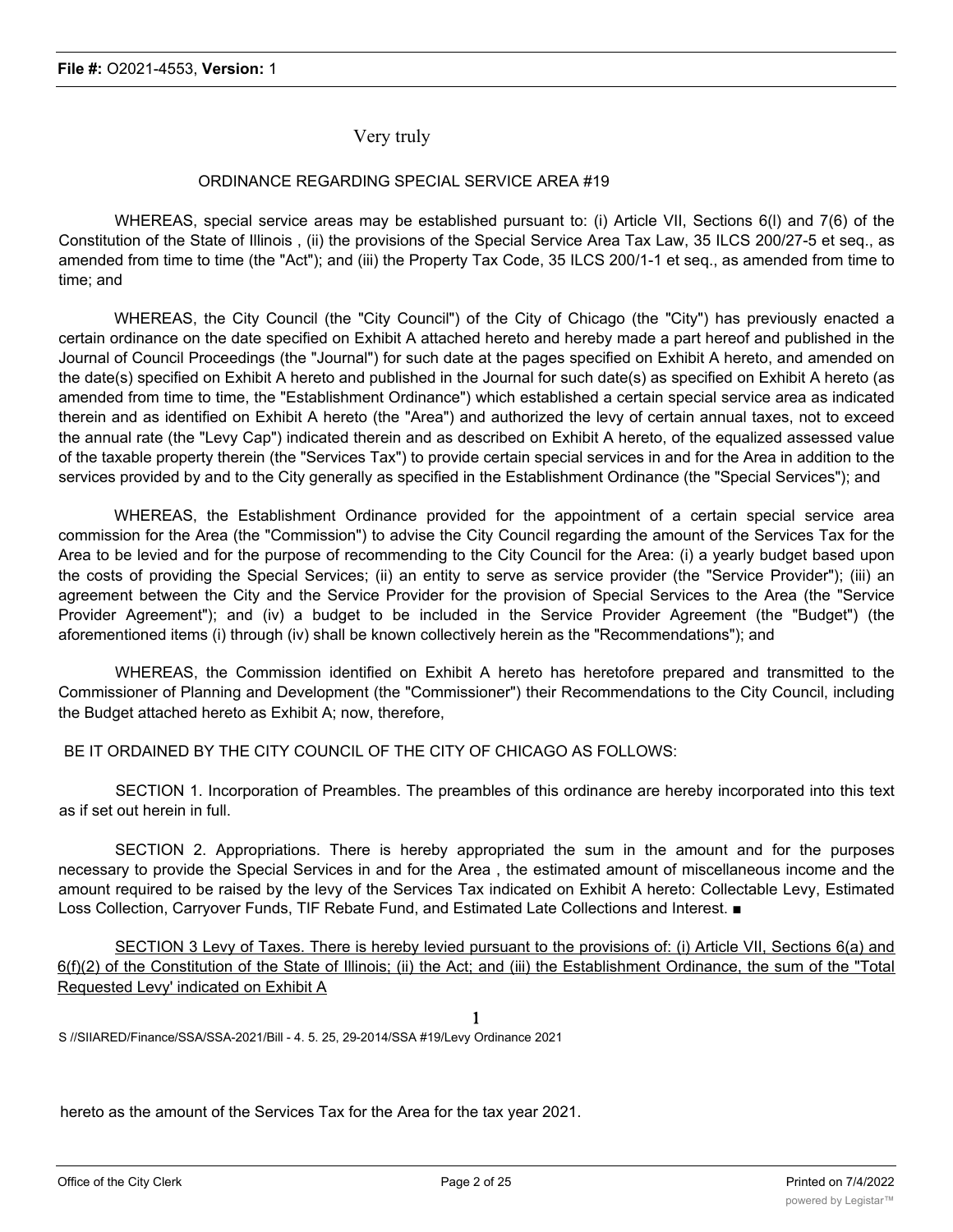SECTION 4. Filing. The City Clerk ofthe City (the "City Clerk") is hereby ordered and directed to file in the Office ofthe County Clerk of Cook County, Illinois (the "County Clerk") a certified copy of this ordinance on or prior to December 28, 2021, and the County Clerk shall thereafter extend for collection together with all other taxes to be levied by the City , the Services Tax herein provided for, said Services Tax to be extended for collection by the County Clerk for the tax year 2021 against all the taxable property within the Area, the amount ofthe Services Tax herein levied to be in addition to and in excess of all other taxes to be levied, and extended against all taxable property within the Area.

SECTION 5. Service Provider Agreement. The Commissioner, or a designee of the Commissioner (each, an "Authorized Officer"), are each hereby authorized, subject to approval by the Corporation Counsel<sup>1</sup> as to form and legality, to enter into, execute and deliver a Service Provider Agreement as authorized herein with the entity indicated on Exhibit A hereto as the Service Provider, for a one-year term in form acceptable to such Authorized Officer, along with such other supporting documents, if any, as may be necessary to carry out and comply with the . provisions of the Service Provider Agreement. The Budget shall be attached to the Service Provider Agreement as an exhibit. Upon the execution of the Service Provider Agreement and the receipt of proper documentation, the Authorized Officer and the City Comptroller are each hereby authorized to disburse the sum appropriated pursuant to Section 2 above to the Service Provider in consideration for the provision of the Special Services described in the Budget. The Department of Planning and Development shall promptly make a copy of the executed Service Provider Agreement (and any amendments thereto) readily available for public inspection. The Authorized Officer is also authorized to sign amendments to the Service Provider Agreement entered into pursuant to this Section 5 so long as such amendments do not alter the identity of the Service Provider and/or the amounts appropriated and/or levied pursuant to Sections 2 and 3 hereof.

SECTION 6. Enforceability. If any section, paragraph or provision of this ordinance shall be held to be invalid or unenforceable for any reason, the invalidity or unenforceability of such section, paragraph or provision shall not affect any ofthe remaining provisions of this ordinance.

SECTION 7. Conflict. This ordinance shall control over any provision of any other ordinance, resolution, motion or order in conflict with this ordinance, to the extent of such conflict.

SECTION 8. Publication. This ordinance shall be published by the City Clerk, in special pamphlet form, and made available in her office for public inspection and distribution to members of the public who may wish to avail themselves of a copy of this ordinance.

SECTION 9. Effective Date. This ordinance shall take effect 10 days after its passage and publication.

| S //SHARED/Finance/SSA/SSA-2021/Bill - 4, 5. 25. 29-2014/SSA #19/l evy Ordinance 2021 |  |  |
|---------------------------------------------------------------------------------------|--|--|

#### EXHIBIT A SPECIAL SERVICE AREA #19

|    | Area Levy Cap | Total Requested Levy Commission |                             |
|----|---------------|---------------------------------|-----------------------------|
| 19 | 0.833%        | \$303,935                       | <b>Howard Street</b>        |
|    |               |                                 | <b>Special Service Area</b> |
|    |               |                                 | Commission                  |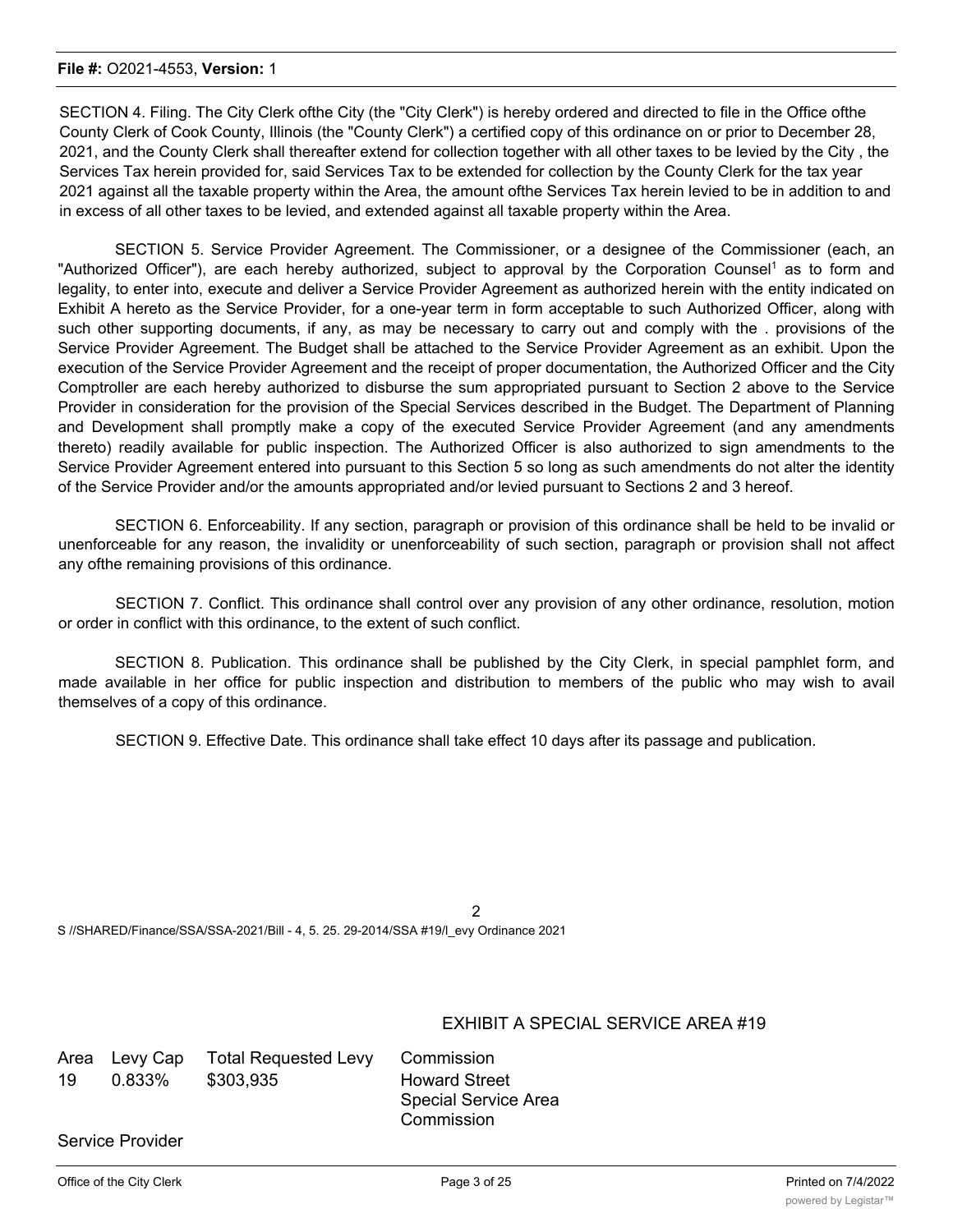DevCorp North dba Rogers Park Business Alliance

Establishment Ordinance Date: October 28, 1997 Journal pages: pages 54385 through 54400

Amendment(s) to Establishment Ordinance Date: November 8, 2006 Journal pages: pages 90895 through 90978

See attached Budget

3

S //SHARED/Finance/SSA/SSA-2021/Bill - 4, 5, 25, 29-2014/SSA #19/Levy Ordinance 2021

#### Exhibit A Budget

## ; Special Service Area #

Howard/Jarvis SSA19

2022 BUDGET SUMMARY . V. v:v'>.■

Budget and Services PenocI January 1. 2022 through December 31. 2022

2021 Levy

CATEGORY ' (Funded Categories Comprise . Scopo ot Services)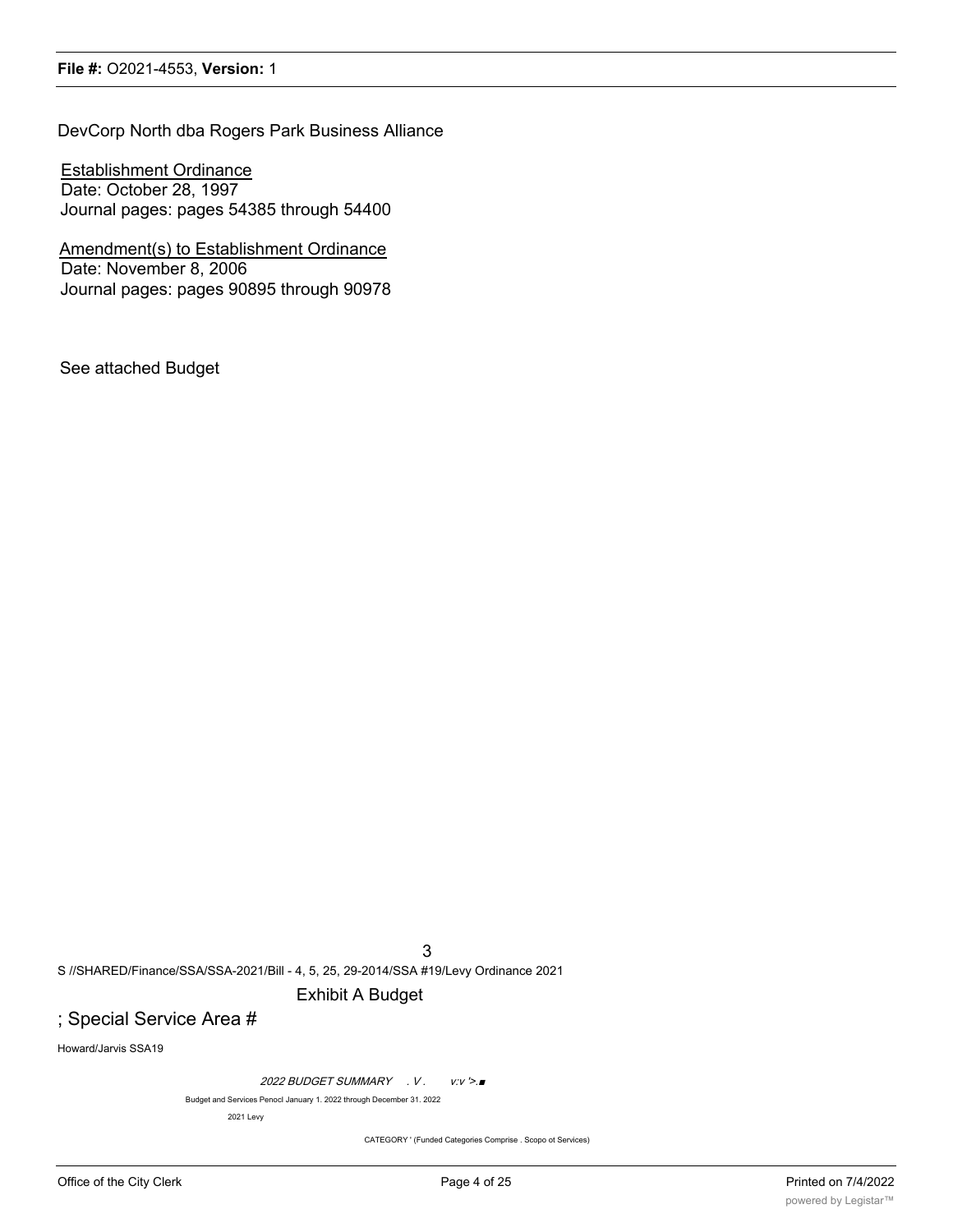1.00 Customer<br>Attraction 2.00 Public Way

Aesthetics

i3.00Suitalnability and ! Public Places

# 4.00 Economic/ (Bualnoss.Djdyolopmorit<br>^T\*wic;H8alth ami I Safolly Programs

#### ' 6.00 SSA Management

17.00 P«rs6nricl I GRAND I TOTALS

Sub-total

Lsyy Total!

Collectable Levy

\$81,800 \$99,860.

\$2,500; 310,500 \$5,000 \$33,770 \$54;974i \$288,404-

#### \$303,935

- and Interest

\$70,000 \$15,400 \$1,000 \$3,000' \$3,000 \$0:

#### SO; \$0' \$0: \$0 \$0 \$0 \$0

Estimated Carryover TIF Rebate ' Late Fund # 'Collections **Funds** 

\$15,531 \$0 \$0 SO, \$0 \$0 \$92,400  $$0'$ 

 $$0|$ 

 $$15,531;$ 

Total All Sources

#### \$180,862, \$117,260.

\$3,500 \$13,500-

\$8,000'

\$33,770 \$54,974'

\$411,866;

#### LEVY ANALYSIS

; Estimated 2021 EAv\* ; Authorised Tax Rate Cap ; Maximum Potential Levy I limited By Rate Cap: Roquested 2021 Levy Amount. :'Estimotod Tax Rato'to Generato 2020 Lovy. \$45,778,9B7

\$303.936: 0 6530%

LEVY CHANGE FROM PREVIOUS YEAR

.2020 Lovy Total (in 2021 budget) 2021 Levy Tola! (in 2022 budget)

23,681V<sub>0</sub>

Percentage cnange j ^^^V.^IS'A Community meeting roquirea It levy amount increasus grantor ttwn 5% from prov:oui lovy.

\$190,186 592,400<br>'. CARRYOVER CALCULATION

2021 Budget Total Carryover request for 2022

Percent.-ige

Must ye less then 25%

### CITY OF CHICAGO ECONOMIC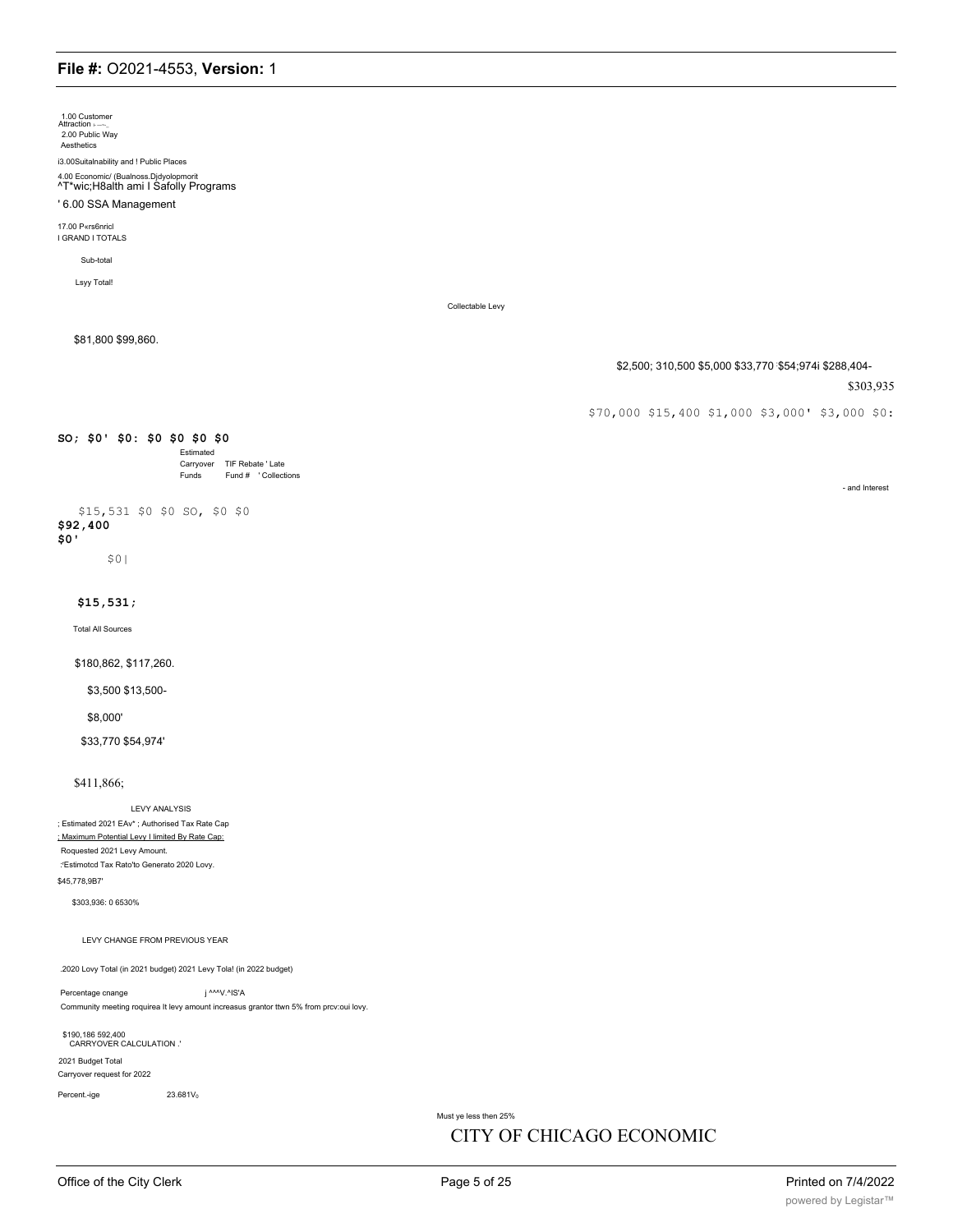### DISCLOSURE STATEMENT AND AFFIDAVIT

#### SECTION I ~ GENERAL INFORMATION

A. *Legal name of the Disclosing Party submitting this EDS. Include d/b/a/ if applicable:*

A. *b\*VCWr> N6/\h, d(po^ 9-qyLf£> V^s't/^esg MSiGMC-P*

Check ONE of the following three boxes:

Indicate whether the Disclosing Party submitting this EDS is:

1. the Applicant

OR

2. [ ] a legal entity cunently holding, or anticipated to hold within six months after City action on the contract, transaction or other undertaking to which this EDS pertains (referred to below as the "Matter"), a direct or indirect interest in excess of 7.5% in the Applicant. State the Applicant's legal name:

OR

3.  $\lceil$  a legal entity with a direct or indirect right of control of the Applicant (see Section 11(B)(1)) State the legal name of the entity in which the Disclosing Party holds a right of control:

| B. Business address of the Disclosing Party: | $ H^*$ -1% Ui - lNWs» - $\leq g$                |  |  |
|----------------------------------------------|-------------------------------------------------|--|--|
|                                              | CKycc $\text{tr}$ o i I U- U?Q to '2 $\text{6}$ |  |  |

C. Telephone: Tf3 S07, STV8:\$~ Fax: ffj jTo^-^q %<( Email: SpKd ep rpb><^ -oro^

D. Name of contact person:

E. Federal Employer Identification No. (if you have one):

F. Brief description of the Matter to which this EDS pertains. (Include project number and location of

F. property, if applicable):  $\sim$  b^cV-prwJrA. (i^c\*•  $\sim$ /(^^,oness Alt". <-kc\*2 ;|o eA^r

 $\wedge$ sfe H .

G. Which City agency or department is requesting this EDS?  $\gamma$ frm  $r > \epsilon_j$  D Q\fQ  $\lceil o^{\wedge} \rangle$  { $\wedge$  \cdots, T \cdots

If the Matter is a contract being handled by the City's Department of Procurement Services, please complete the following:

Specification li and Contract #

Vcr.2018-1 Pagel of 15

## SECTION II - - DISCLOSURE OF OWNERSHIP INTERESTS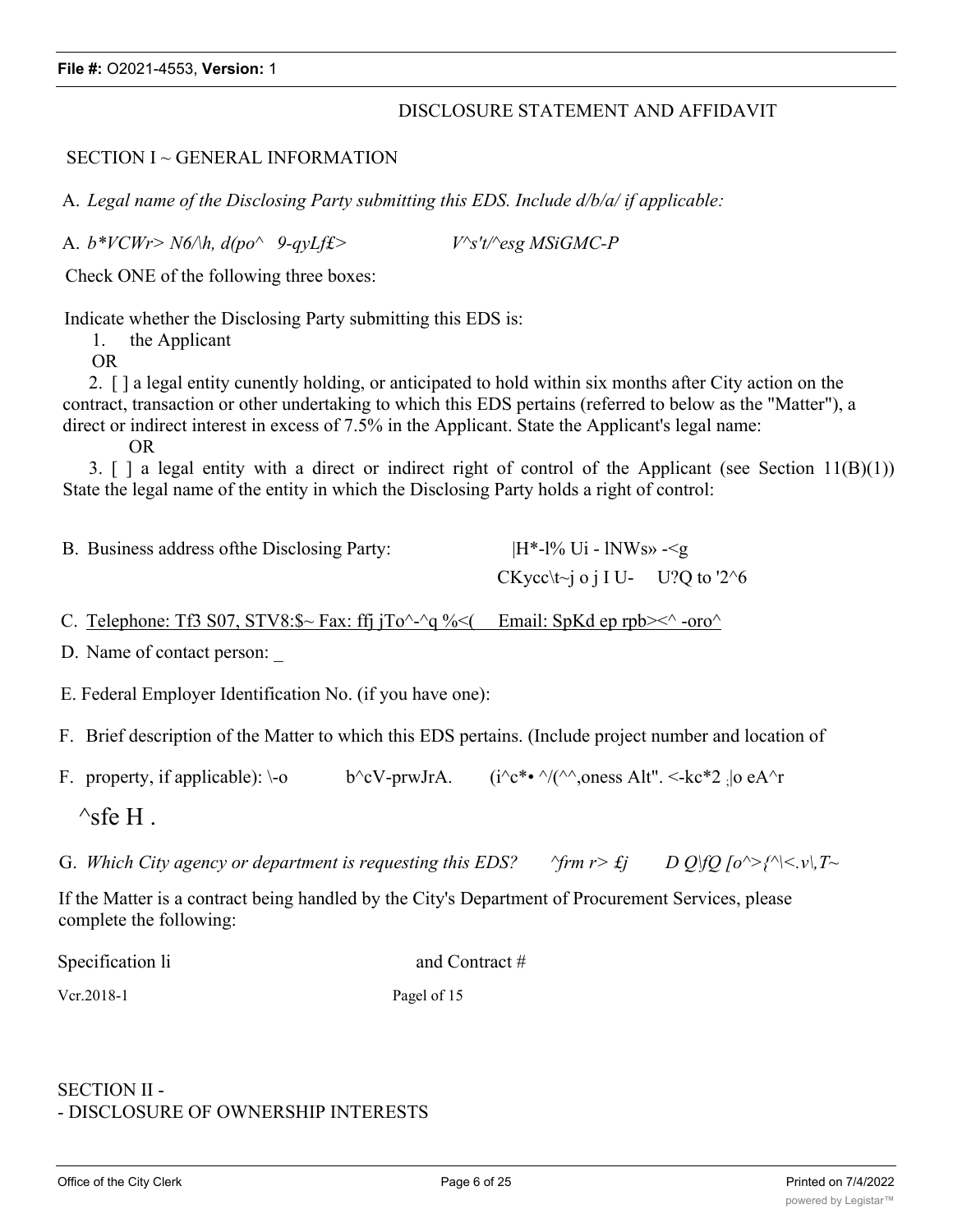## A. NATURE OF THE DISCLOSING PARTY

1. Indicate the nature of the Disclosing Pc

[ ] Person

- [ ] Publicly registered business corporation
- [ J Privately held business coiporation
- [ ] Sole proprietorship
- [ ] General partnership
- [ ] Limited partnership
- [ ] Trust

ty:

- [ ] Limited liability company
- [ ] Limited liability partnership
- [ ] Joint venture
- IXI Not-for-profit corporation
- (Is the not-for-profit corporation also a  $501(c)(3)$ )? pcJYes  $\left[ \begin{array}{cc} \text{No} \end{array} \right]$  Other (please specify)

2. For legal entities, the state (or foreign country) of incorporation or organization, if applicable:

# UUad\a

3. For legal entities not organized in the State of Illinois: Has the organization registered to do business in the State of Illinois as a foreign entity?

[ ] Yes [ ] No (XJ Organized in Illinois

B. IF THE DISCLOSING PARTY IS A LEGAL ENTITY:

1. List below the full names and. titles, if applicable, of: (i) all executive officers and all directors of the entity; (ii) for not-for-profit corporations, all members, if any, which are legal entities (if there are no such members, write "no members which are legal entities"); (iii) for trusts, estates or other similar entities, the trustee, executor, administrator, or similarly situated party; (iv) for general or limited partnerships, limited liability companies, limited liability partnerships or joint ventures, each general partner, managing member, manager or any other person or legal entity that directly or indirectly controls the day-to-day management of the Applicant.

NOTE: Each legal entity listed below must submit an EDS on its own behalf.

Name Title

2. Please provide the following information concerning each person or legal entity having a direct or indirect, current or prospective (i.e. within 6 months after City action) beneficial interest (including ownership) in excess of 7.5% ofthe Applicant. Examples of such an interest include shares in a corporation, partnership interest in a partnership or joint venture, interest ofa member or manager in a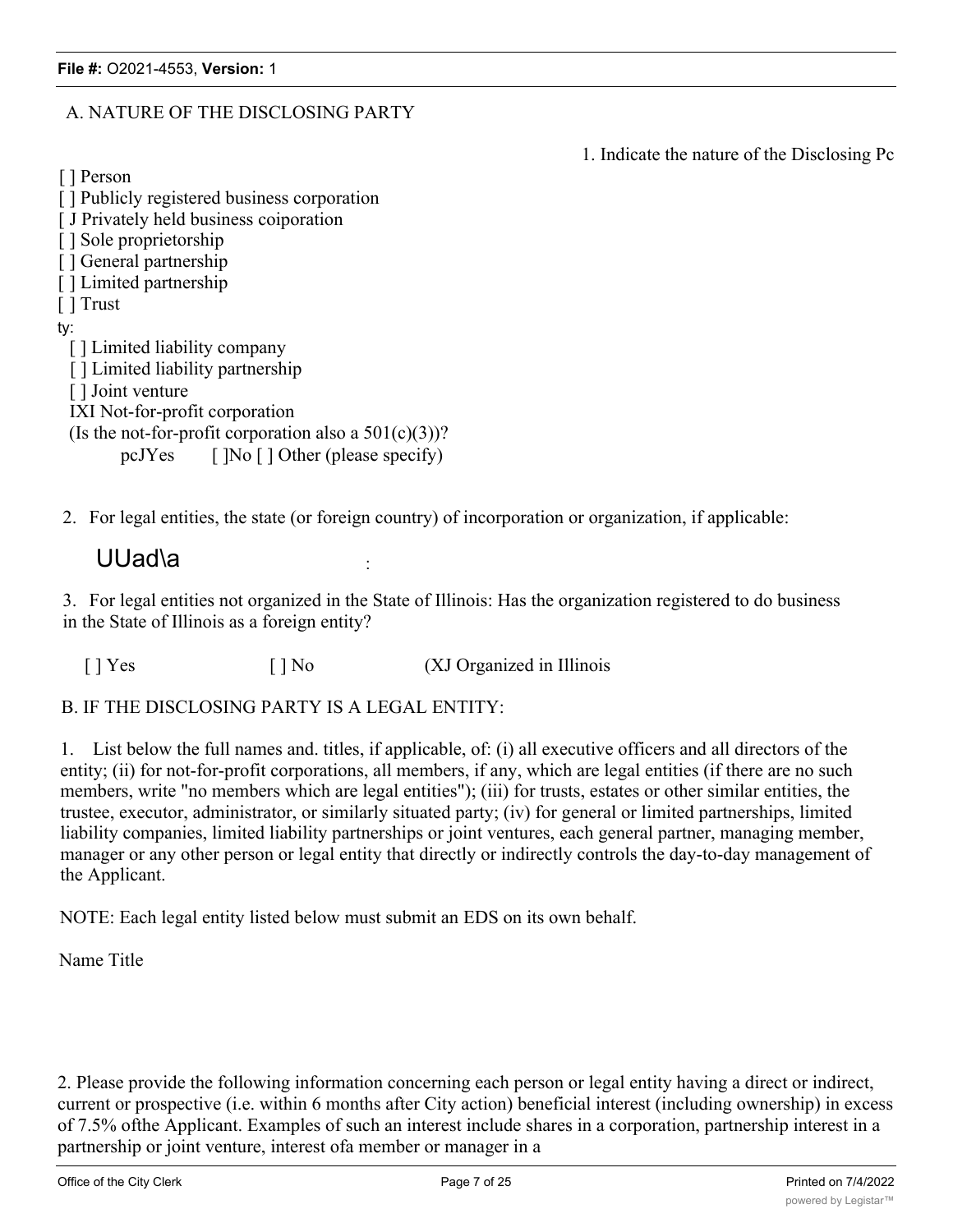Page 2 of IS

#### **Strengthening Business, Building Community.**

Snruji puce Executive Director

#### **Rogers Park Business Alliance 2022 Board of Directors**

RPBA Board of Directors

ReliiJ Rodriguez President Chicago Inlo Tech

Hussain Ohartpuri 1st Vice President CIBC

Jack Swenson 2nd Vice President Jack Swonson & Assoc.

Surumur Roberts 1roasurer Loyola University. Chicago

Siraj Aslaharn Secretary Tho Lakota Group

Mina Cardenas Wintrust Royers Park

Prudence Faklaris Honeyboar CafC

Dale Forties Chicago Upholstery & Drapory Company

Terry Ganl Third Coast Comics

Dorothy Gregory Rogers Park Resident & Activist

Scott Holtz T/n: Hollz Group

Mark Keppy ©properties

Anlliony Mesok Bark Place

Hector Morales Law Offices of Hector Morales. PC

Peler Nicholas Nicholas t)c:::i}.;it Collaborative

**Belia Rodriguez (22) - President Hussain Bhanpuri (21) - 1st Vice President John (Jack) Swenson (22) - 2nd Vice President Summur Roberts (21) - Treasurer Siraj Asfahani (21) - Secretary Mina Cardenas (22) Prudence Faklaris (23) Dale Forbes (22) Terry Gant (22) Dorothy Gregory (22)** Scott Holtz (21) Mark Keppy (22) **Anthony Mesok (22) Hector Morales (21) Peter Nicholas (21)**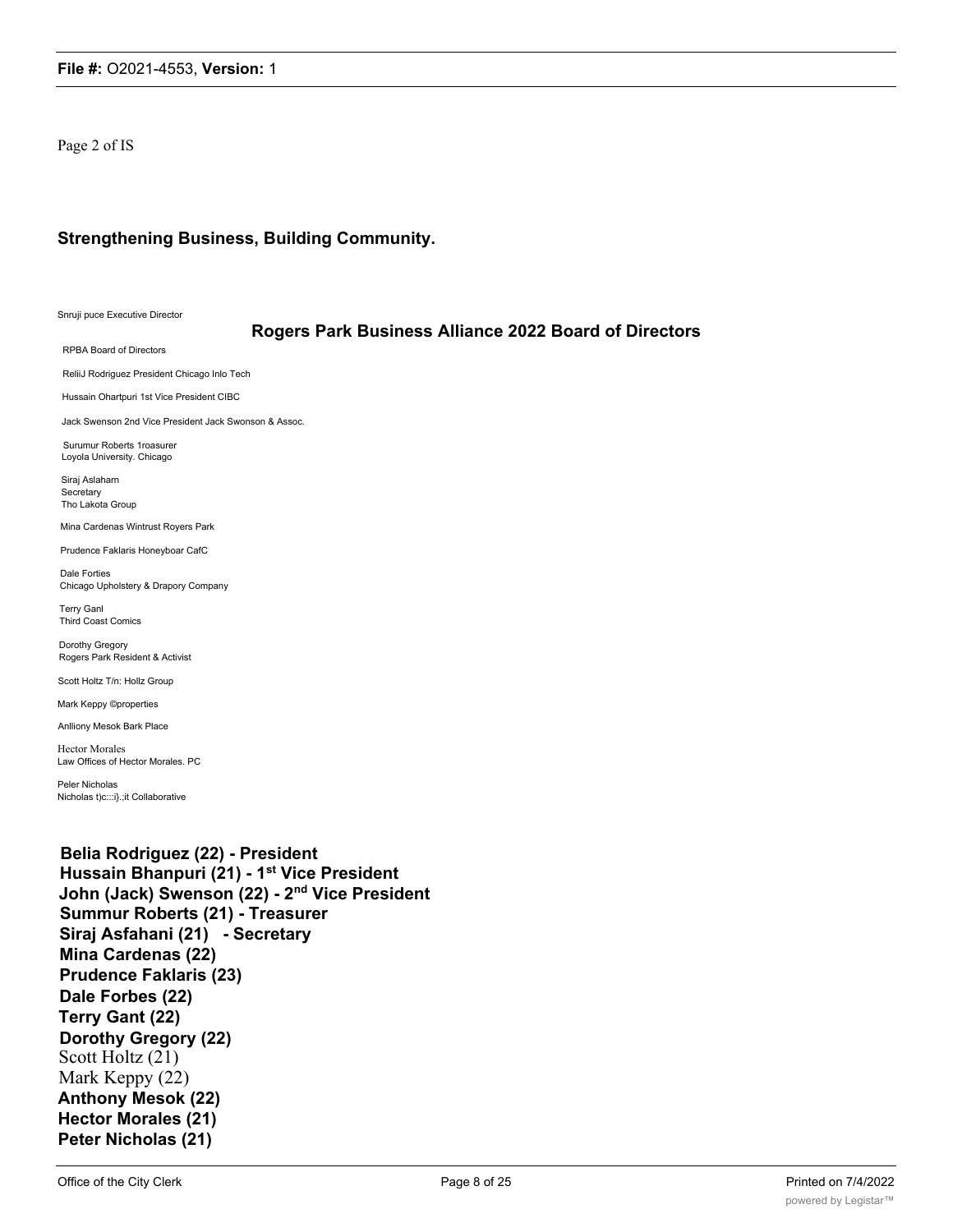#### **Gabriela Ramirez (22) Sandi Price- Executive Director**

Bank

Gabriela Ramirez and Superior and Superior Controller Ramirez and Superior Controller and Superior Controller Byline

14-U) W. Morse Ave., Chicago, IL 60626 773.50(5.5885 iiifo@rpba.ot(j www.rpba.orff <http://www.rpba.orff>

limited liability company, or interest ofa beneficiary ofa trust, estate or other similar entity. If none, state "None."

NOTE: Each legal entity listed below may be required to submit an EDS on its own behalf.

**No^&**

Name Business Address Percentage Interest in the Applicant

# SECTION in - INCOME OR COMPENSATION TO, OR OWNERSHIP BY, CITY ELECTED **OFFICIALS**

Has the Disclosing Party provided any income or compensation to any City elected official during the 12-month period preceding the date of this EDS? [ ] Yes §(] No

Does the Disclosing Party reasonably expect to provide any income or compensation to any City elected official during the 12-month period following the date of this EDS?  $\int$  | Yes ])(] No

If "yes" to either of the above, please identify below the name(s) of such City elected official(s) and describe such income or compensation:

Does any City elected official or, to the best of the Disclosing Party's knowledge after reasonable inquiry, any City elected official's spouse or domestic partner, have a financial interest (as defined in Chapter 2-156 ofthe Municipal Code of Chicago ("MCC")) in the Disclosing Party? []Ycs j!<]No

If "yes," please identify below the name(s) of such City elected official(s) and/or spouse(s)/domestic partner (s) and describe the financial interest(s).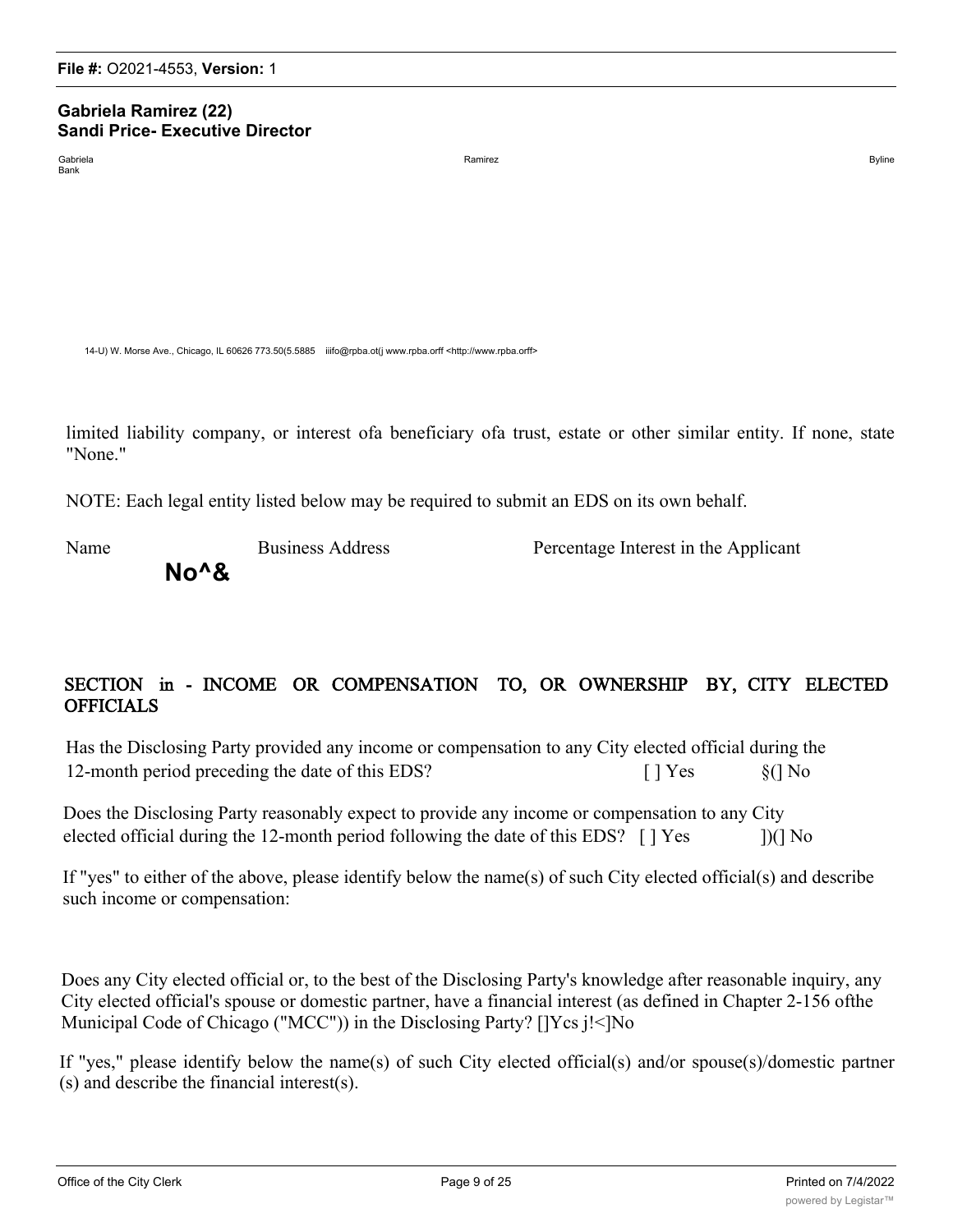## SECTION IV -- DISCLOSURE OF SUBCONTRACTORS AND OTHER RETAINED PARTIES

The Disclosing Party must disclose the name and business address of each subcontractor, attorney, lobbyist (as defined in MCC Chapter 2-156), accountant, consultant and any other person or entity whom the Disclosing Party has retained or expects to retain in connection with the Matter, as well as the nature of the relationship, and the total amount of the fees paid or estimated to be paid. The Disclosing Party is not required to disclose employees who are paid solely through the Disclosing Party's regular payroll. If the Disclosing Party is uncertain whether a disclosure is required under this Section, the Disclosing Party must either ask the City whether disclosure is required or make the disclosure.

Page 3 of 15

|                                                           | Name (indicate whether Business Relationship to Disclosing Party Fees (indicate whether |                              |
|-----------------------------------------------------------|-----------------------------------------------------------------------------------------|------------------------------|
| retained or anticipated Address (subcontractor, attorney, |                                                                                         | paid or estimated.) NOTE:    |
| to be retained)                                           | lobbyist, etc.)                                                                         | "hourly rate" or "t.b.d." is |
|                                                           |                                                                                         | not an acceptable response.  |

(Add sheets if necessary)

## [] Check here if the Disclosing Party has not retained, nor expects to retain, any such persons or

## entities. SECTION V -- CERTIFICATIONS

### A. COURT-ORDERED CHILD SUPPORT COMPLIANCE

Under MCC Section 2-92-415, substantial owners of business entities that contract with the City must remain in compliance with their child support obligations throughout the contract's term.

Has any person who directly or indirectly owns 10% or more of the Disclosing Party been declared in arrearage on any child support obligations by any Illinois court of competent jurisdiction?

[ ] Yes [ ] No [X] No person directly or indirectly owns 10% or more of the Disclosing Party.

If "Yes," has the person entered into a court-approved agreement for payment of all support owed and is the person in compliance with that agreement?

 $[$   $]$  Yes  $[$   $]$  No

## B. FURTHER CERTIFICATIONS

1. [This paragraph 1 applies only if the Matter is a contract being handled by the City's Department of Procurement Services.] In the 5-year period preceding the date of this EDS, neither die Disclosing Party nor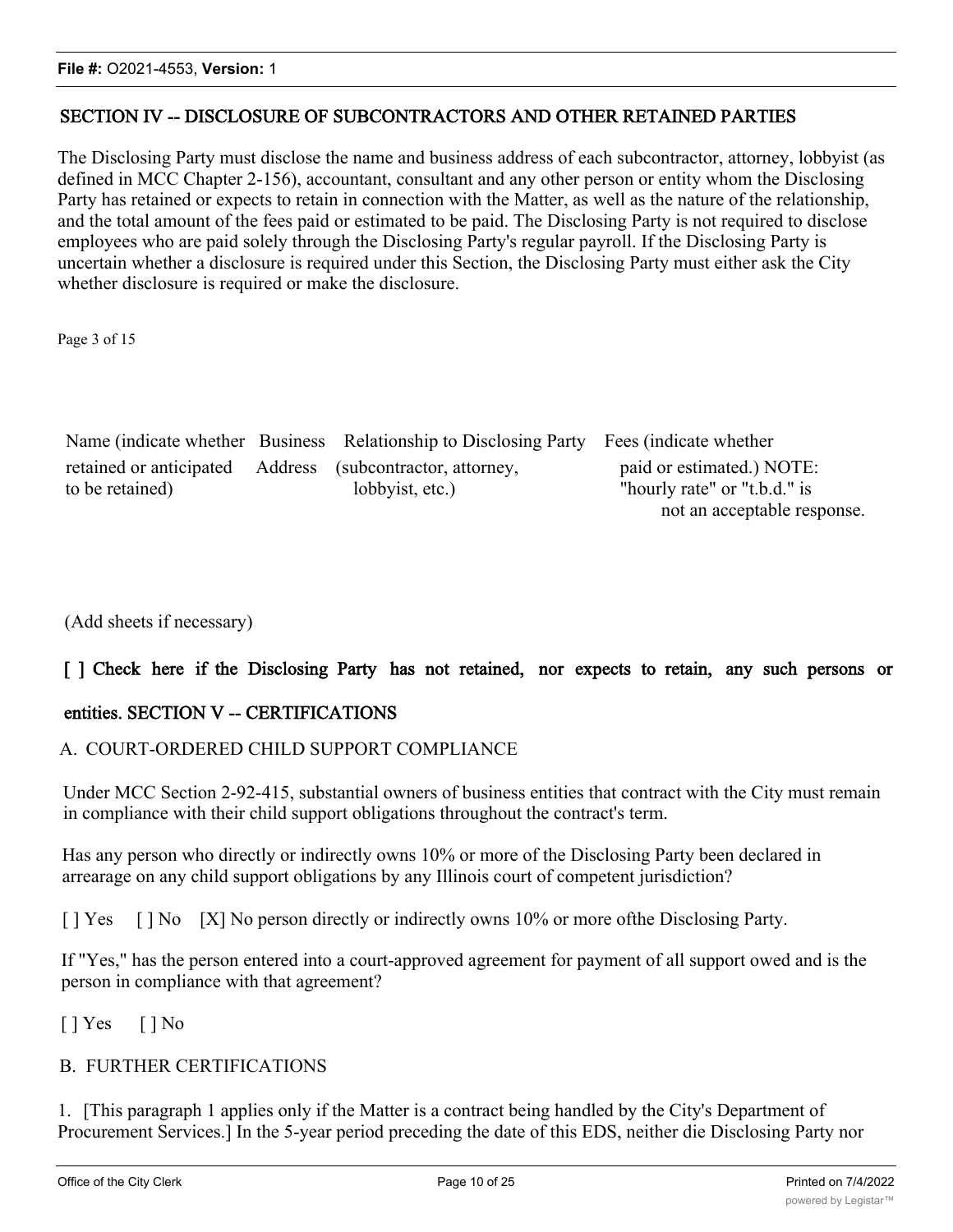any Affiliated Entity [see definition in (5) below] has engaged, in connection with the performance of any public contract, the services of an integrity monitor, independent private sector inspector general, or integrity compliance consultant (i.e., an individual or entity with legal, auditing, investigative, or other similar skills, designated by a public agency to help the agency monitor the activity of specified agency vendors as well as help the vendors reform their business practices so they can be considered for agency contracts in the future, or continue with a contract in progress).

2. The Disclosing Party and its Affiliated Entities are not delinquent in the payment of any fine, fee, lax or other source of indebtedness owed to the City of Chicago, including, but not limited to, water and sewer charges, license fees, parking tickets, property taxes and sales taxes, nor is the Disclosing Party delinquent in the payment of any tax administered by the Illinois Department of Revenue.

Page 4 of 15



5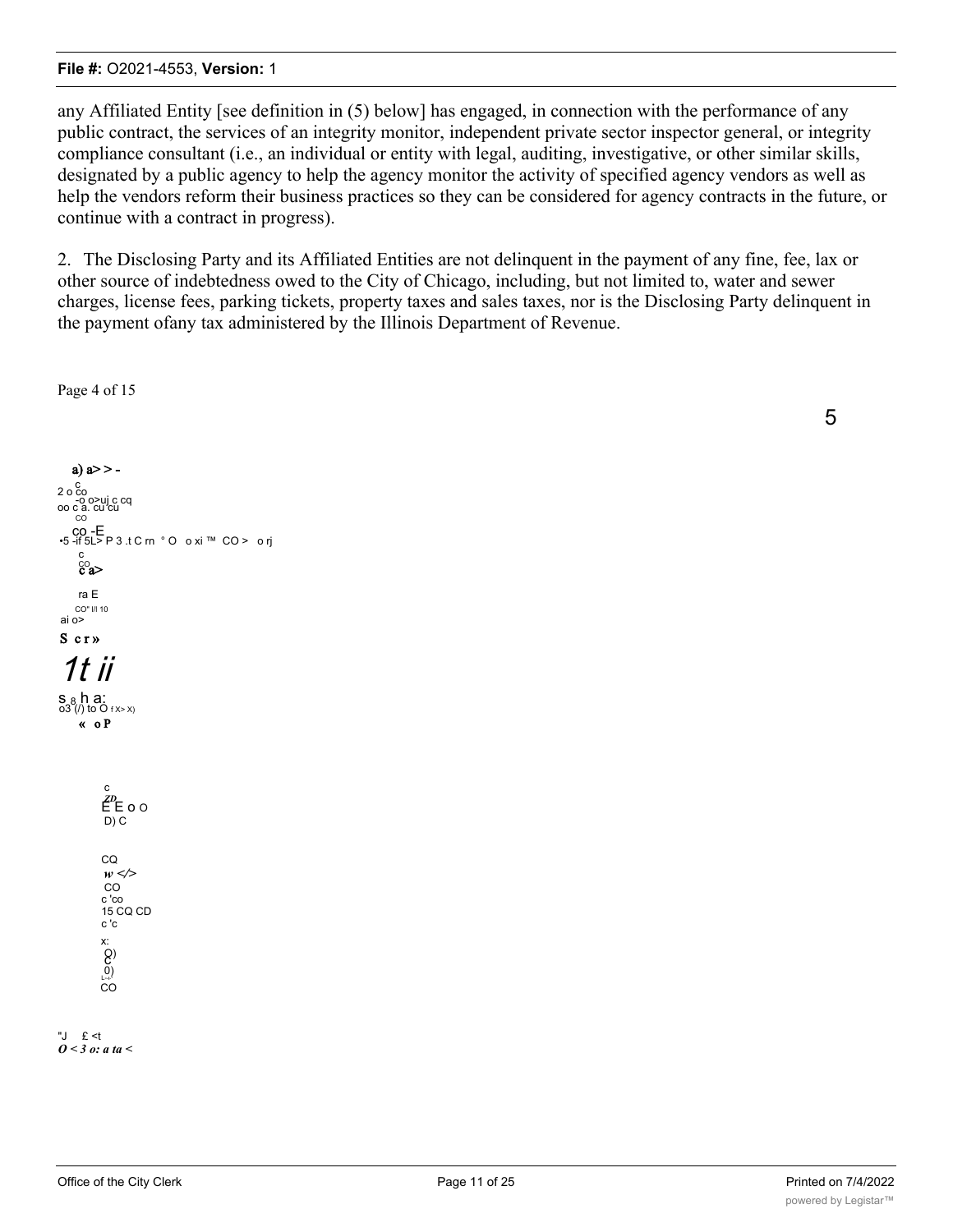

to Ij co  $r:$  ro a TD TD<br> **a**<br>
C:<br>
C:<br>
CM<br>
CM<br>
CM<br>
CM<br>
CM<br>
CM<br>
CM<br>
CM

 $a_a$  <

 $\sf u$ is<br>co  $\begin{array}{c}\n0 \\
x_1 \\
01 \\
\end{array}$  $^{\wedge}$  J2 2 t>  $\frac{1}{2}$  $1.1$  $\mathbf{m}_{\mathbf{H}}^{\mathbf{H}}\left( \mathbf{w},\mathbf{E}\right) \mathbf{w}=\mathbf{0}^{\mathbf{H}}\mathbf{w}$ <sub>n</sub>  $\sim$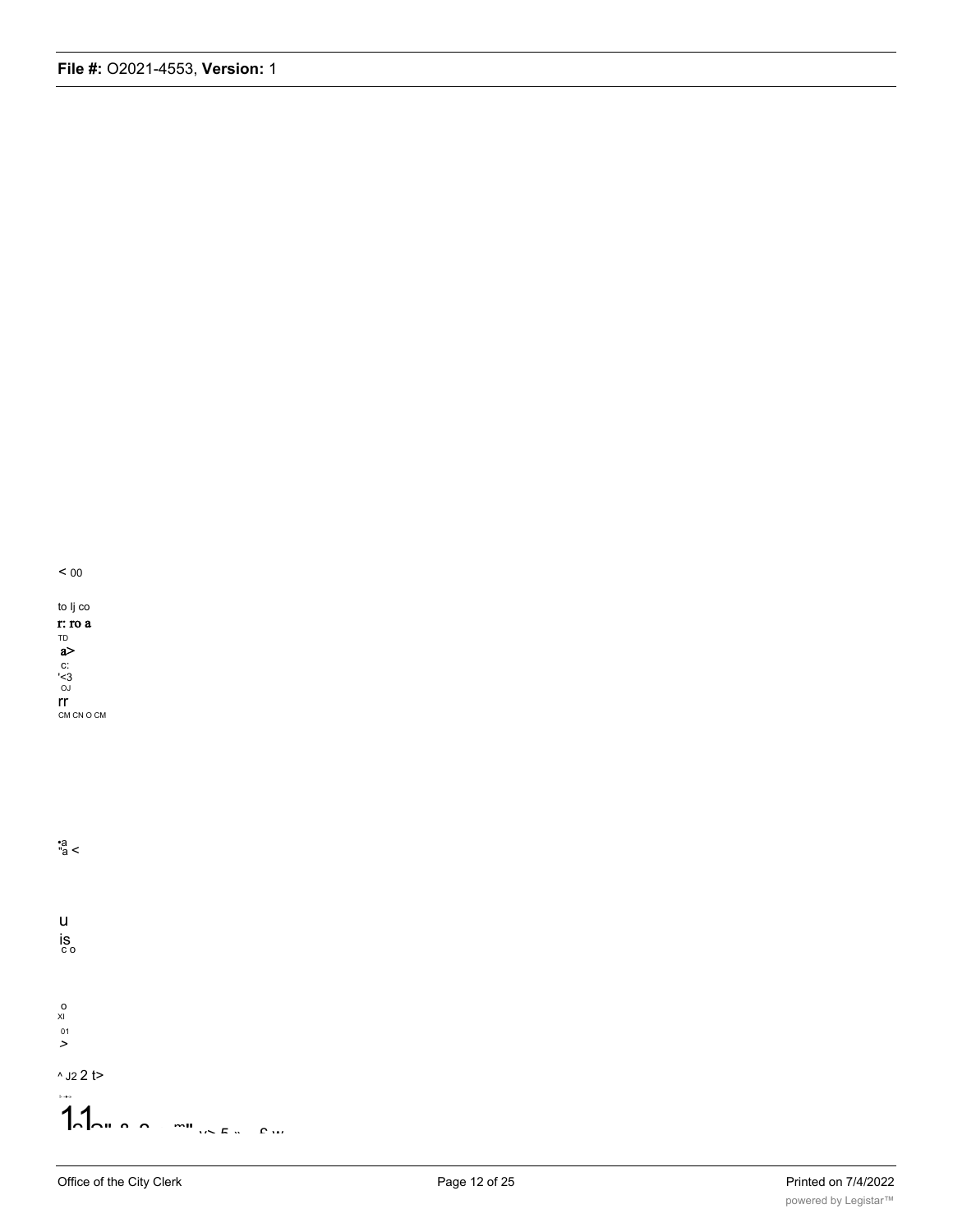

,  $CO$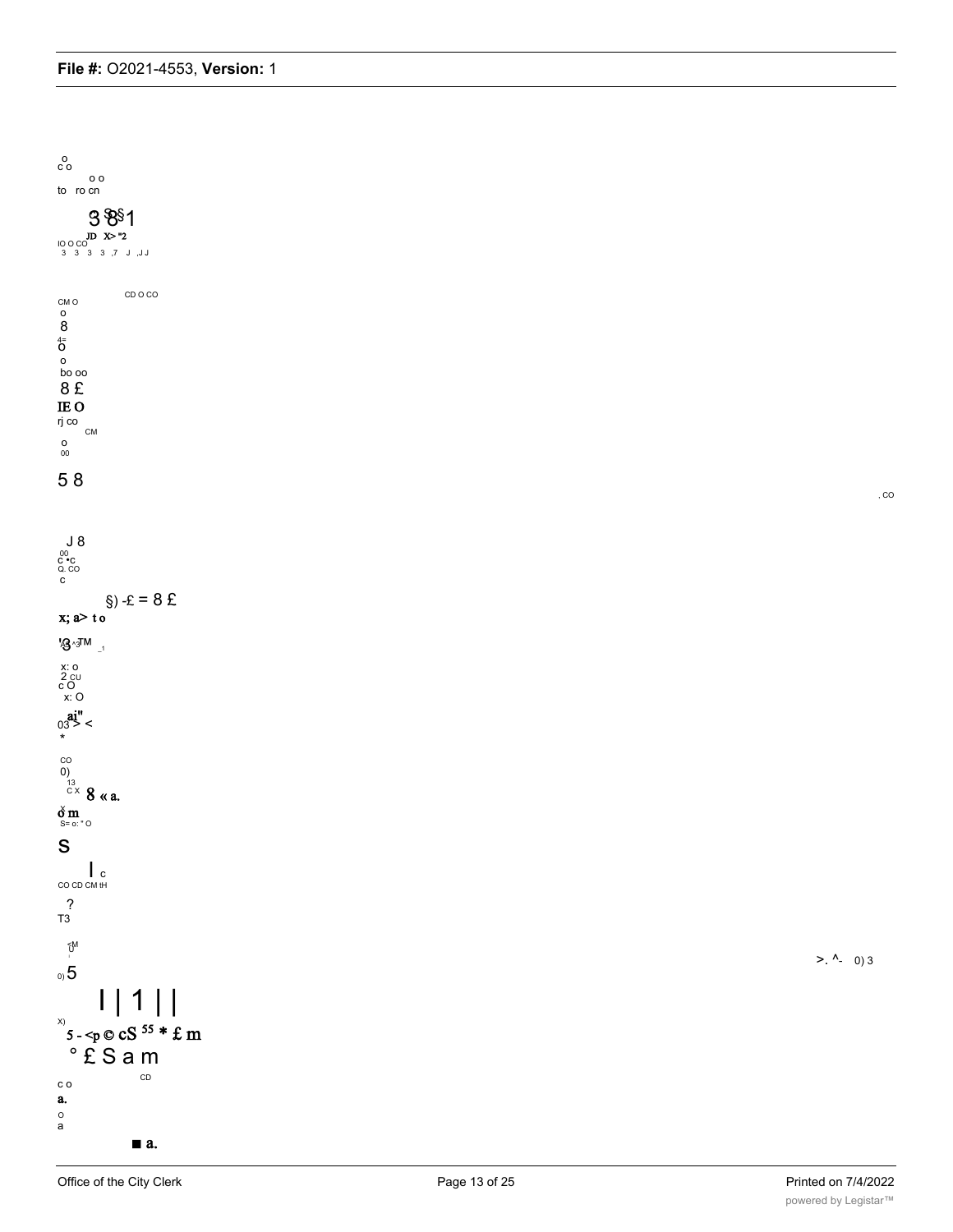```
E <
   CO XJ_ , e x><sup><</sup>طة i/> co
       ZZ> -1
c
CO
ro qj<br>OJ<br>>
              1$
cu S3 c
\lt \lt:
 c- c oj b
 00 = CT)
```
3. The Disclosing Party and, if the Disclosing Party is a legal entity, all of those persons or entities identified in Section 11(B)(1) of this EDS:

a. are not presently debarred, suspended, proposed for debarment, declared ineligible or voluntarily excluded from any transactions by any federal, state or local unit of government;

b. have not, during the 5 years before the date of this EDS, been convicted of a criminal offense, adjudged guilty, or had a civil judgment rendered against them in connection with: obtaining, attempting to obtain, or perfonning a public (federal, state or local) transaction or contract under a public transaction; a violation of federal or state antitrust statutes; fraud; embezzlement; theft; forgery; bribery; falsification or destruction of records; making false statements; or receiving stolen property;

c. are not presently indicted for, or criminally or civilly charged by, a governmental entity (federal, state or local) with committing any of the offenses set forth in subparagraph (b) above;

d. have not, during the 5 years before the date of this EDS, had one or more public transactions (federal, state or local) terminated for cause or default; and

e. have not, during the 5 years before the date of this EDS, been convicted, adjudged guilty, or found liable in a civil proceeding, or in any criminal or civil action, including actions concerning environmental violations, instituted by the City or by the federal government, any state, or any other unit of local government.

4. The Disclosing Party understands and shall comply with the applicable requirements of MCC Chapters 2-56 (Inspector General) and 2-156 (Governmental Ethics).

- T 5. Certifications (5), (6) and (7) concern:
	- the Disclosing Party;

· any "Contractor" (meaning any contractor or subcontractor used by the Disclosing Party in connection with the Matter, including but not limited to all persons or legal entities disclosed under Section IV, "Disclosure of Subcontractors and Other Retained Parties");

· any "Affiliated Entity" (meaning a person or entity that, directly or indirectly: controls the Disclosing Party, is controlled by the Disclosing Party, or is, with the Disclosing Party, under common control of another person or entity). Indicia of control include, without limitation: interlocking management or ownership; identity of interests among family members, shared facilities and equipment; common use of employees; or organization ofa business entity following the ineligibility ofa business entity to do business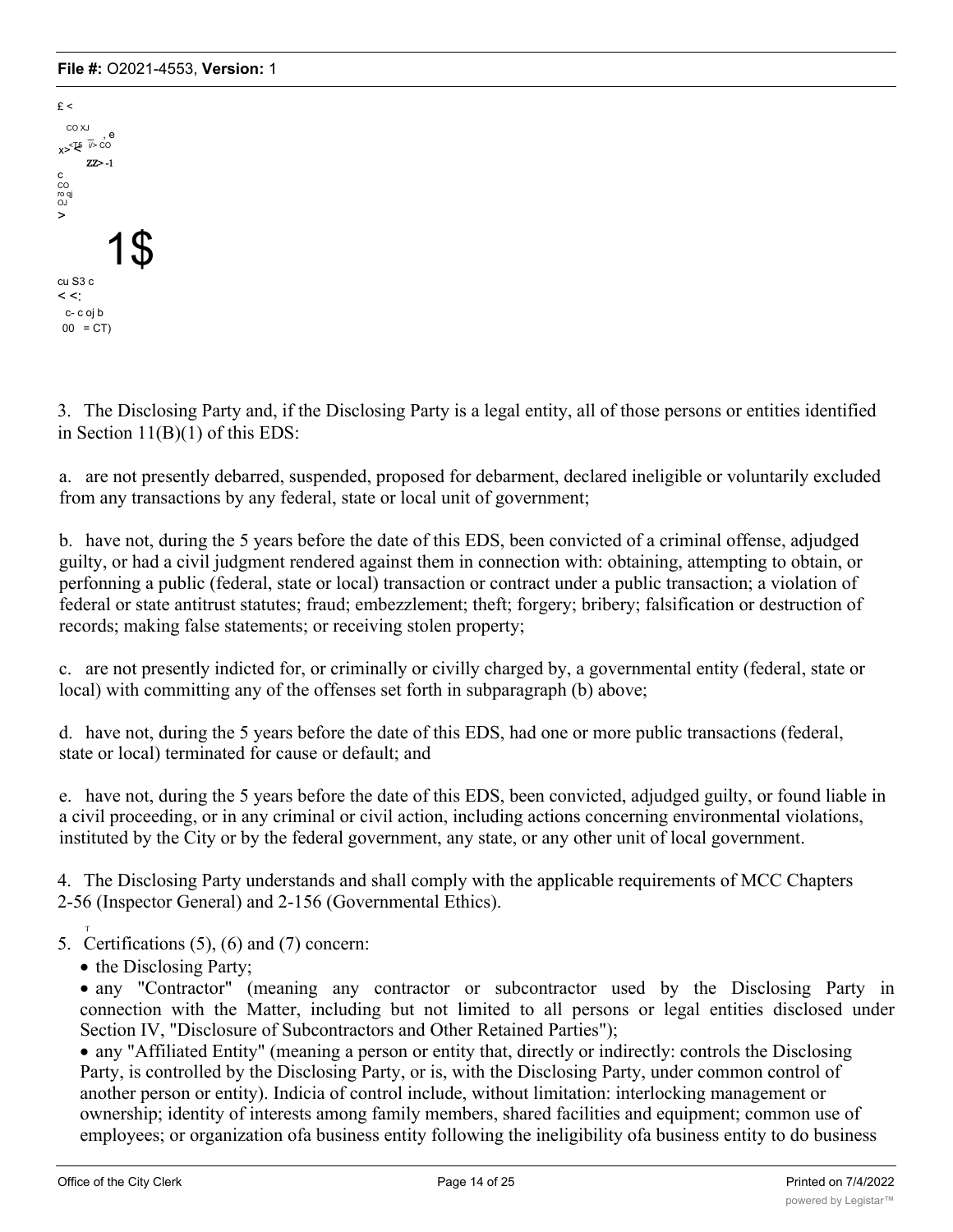with federal or state or local government, including the City, using substantially the same management, ownership, or principals as the ineligible entity. With respect to Contractors, the term Affiliated Entity means a person or entity that directly or indirectly controls the Contractor, is controlled by it, or, with the Contractor, is under common control of another person or entity;

· any responsible official ofthe Disclosing Party, any Contractor or any Affiliated Entity or any other official, agent or employee ofthe Disclosing Party, any Contractor or any Affiliated Entity, acting pursuant to the direction or authorization ofa responsible official ofthe Disclosing Party, any Contractor or any Affiliated Entity (collectively "Agents").

Page 5 of 15

Neither the Disclosing Party, nor any Contractor, nor any Affiliated Entity of either the Disclosing Parly or any Contractor, nor any Agents have, during the 5 years before the date of this EDS, or, with respect to a Contractor, an Affiliated Entity, or an Affiliated Entity ofa Contractor during the 5 years before the date of such Contractor's or Affiliated Entity's contract or engagement in connection with the Matter:

a. bribed or attempted to bribe, or been convicted or adjudged guilty of bribery or attempting to bribe, a public officer or employee ofthe City, the State of Illinois, or any agency of the federal government or of any state or local government in the United States of America, in that officer's or employee's official capacity;

b. agreed or colluded with other bidders or prospective bidders, or been a party to any such agreement, or been convicted or adjudged guilty of agreement or collusion among bidders or prospective bidders, in restraint of freedom of competition by agreement to bid a fixed price or otherwise; or

c. made an admission of such conduct described in subparagraph (a) or (b) above that is a matter of record, but have not been prosecuted for such conduct; or

d. violated the provisions referenced in MCC Subsection 2-92-320(a)(4)(Contracts Requiring a Base Wage); (a)(5)(Debarment Regulations); or (a)(6)(Minimum Wage Ordinance).

6. Neither the Disclosing Party, nor any Affiliated Entity or Contractor, or any of their employees, officials, agents or partners, is barred from contracting with any unit of state or local government as a result of engaging in or being convicted of (1) bid-rigging in violation of 720 ILCS 5/33E-3; (2) bid-rotating in violation of 720 ILCS 5/33E-4; or (3) any similar offense of any state or ofthe United States of America that contains the same elements as the offense of bid-rigging or bid-rotating.

7. Neither the Disclosing Party nor any Affiliated Entity is listed on a Sanctions List maintained by the United States Department of Commerce, State, or Treasury, or any successor federal agency.

8. [FOR APPLICANT ONLY] (i) Neither the Applicant nor any "controlling person" [see MCC Chapter 1 -23, Article I for applicability and defined terms] of the Applicant is currently indicted or charged with, or has admitted guilt of, or has ever been convicted of, or placed under supervision for, any criminal offense involving actual, attempted, or conspiracy to commit bribery, theft, fraud, forgery, perjury, dishonesty or deceit against an officer or employee of the City or any "sister agency"; and (ii) the Applicant understands and acknowledges that compliance with Article I is a continuing requirement for doing business with the City. NOTE: If MCC Chapter 1-23, Article I applies to the Applicant, that Article's permanent compliance timeframe supersedes 5-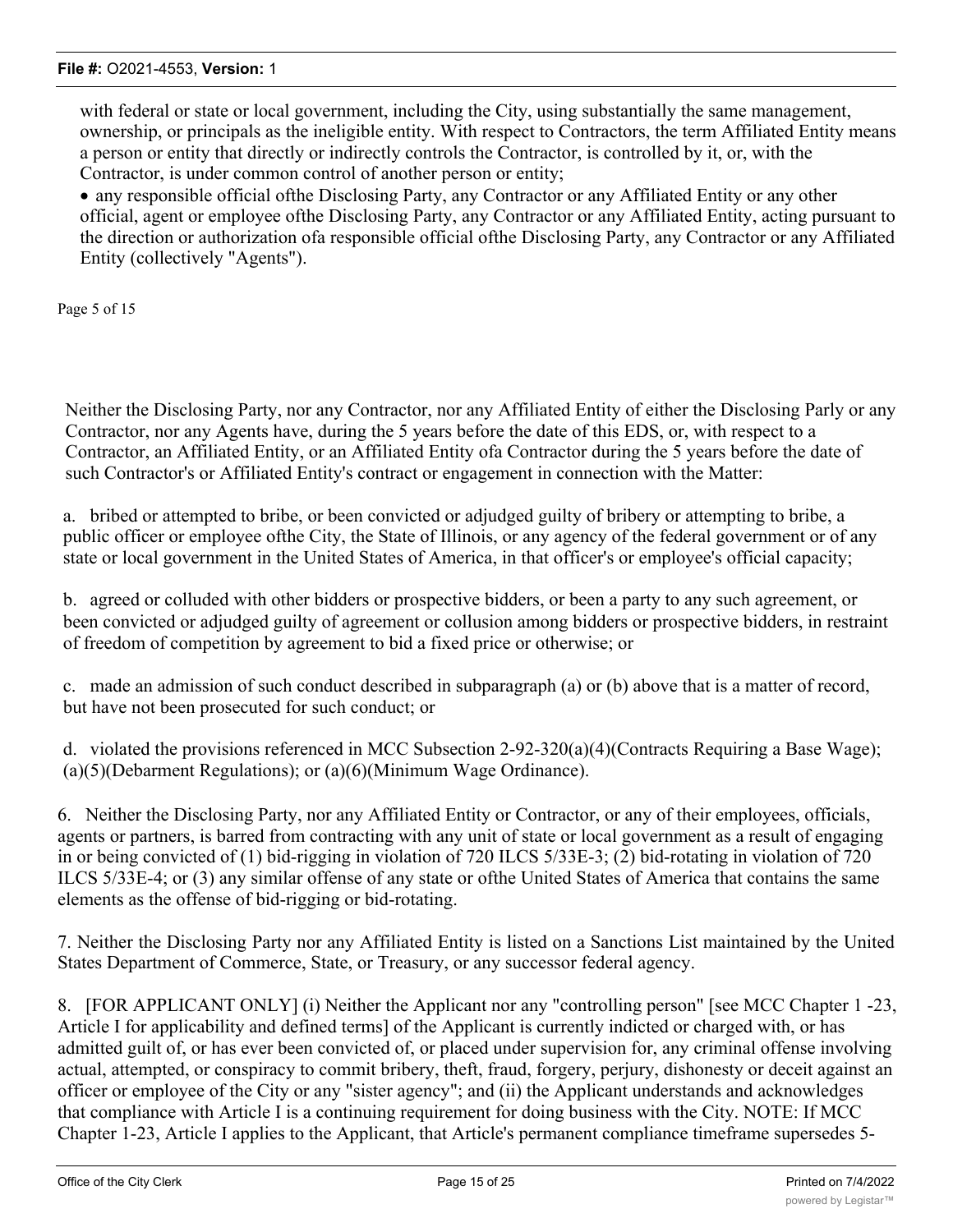year compliance timeframes in this Section V.

9. [FOR APPLICANT ONLY] The Applicant and its Affiliated Entities will not use, nor permit their subcontractors to use, any facility listed as having an active exclusion by the U.S. EPA on the federal System for Award Management ("SAM").

10. | FOR APPLICANT ONLY] The Applicant will obtain from any contractors/subcontractors hired or to be hired in connection with the Matter certifications equal in form and substance to those in Certifications (2) and (9) above and will not, without the prior written consent ofthe City, use any such

Ver. 201 8-1 Page 6 oft 5

contractor/subcontractor that does not provide such certifications or that the Applicant has reason to believe has not provided or cannot provide truthful certifications.

1 I. If the Disclosing Party is unable to certify to any of the above statements in this Part B (Further Certifications), the Disclosing Party must explain below:

If the letters "NA," the word "None," or no response appears on the lines above, it will be conclusively presumed that the Disclosing Party certified to the above statements.

12. To the best ofthe Disclosing Party's knowledge after reasonable inquiry, the following is a complete list of all current employees ofthe Disclosing Party who were, at any time during the 12-month period preceding the date of this EDS, an employee, or elected or appointed official, of the City of Chicago (if none, indicate with "N/A" or "none").

fciMvg

13. To the best of the Disclosing Party's knowledge after reasonable inquiry, the following is a complete list of all gifts that the Disclosing Party has given or caused to be given, at any time during the 12-month period preceding the execution date of this EDS, to an employee, or elected or appointed official, ofthe City of Chicago. For purposes of this statement, a "gift" does not include: (i) anything made generally available to City employees or to the general public, or (ii) food or drink provided in the course of official City business and having a retail value ofless than \$25 per recipient, or (iii) a political contribution otherwise duly reported as required by law (if none, indicate with "N/A" or "none"). As to any gift listed below, please also list the name of the City recipient.

*t\j o*\*\-e

## C. CERTIFICATION OF STATUS AS FINANCIAL INSTITUTION

1. The Disclosing Party certifies that the Disclosing Party (check one)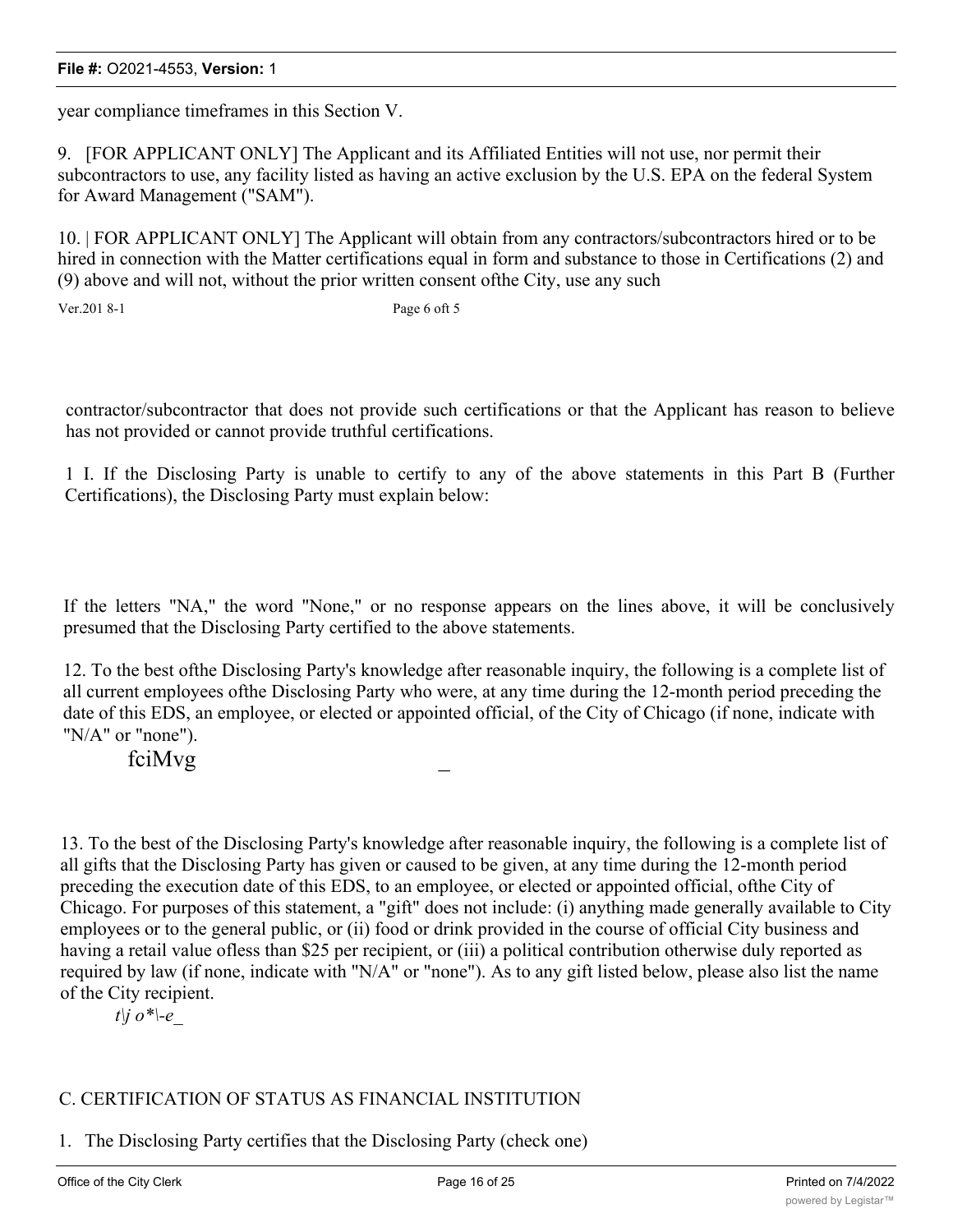[ ] is .pg is not

a "financial institution" as defined in MCC Section 2-32-455(b).

**/Va \_l**

2. If the Disclosing Party IS a financial institution, then the Disclosing Party pledges:

"We are not and will not become a predatory lender as defined in MCC Chapter 2-32. We further pledge that none of our affiliates is, and none of them will become, a predatoiy lender as defined in MCC Chapter 2-32. We understand that becoming a predatory lender or becoming an affiliate ofa predatory lender may result in the loss ofthe privilege of doing business with the Cily."

Page 7 of 15

I f the Disclosing Party is unable to make this pledge because it or any of its affiliates (as defined in MCC Section 2-32-455(b)) is a predatory lender within the meaning of MCC Chapter 2-32, explain here (attach additional pages if necessary):

If the letters " NA," the word "None," or no response appears on the lines above, it will be conclusively presumed that the Disclosing Party certified to the above statements.

### D. CERTIFICATION REGARDING FINANCIAL INTEREST IN CITY BUSINESS

Any words or terms defined in MCC Chapter 2-156 have the same meanings if used in this Part D.

1. In accordance with MCC Section 2-156-110: To the best ofthe Disclosing Party's knowledge after reasonable inquiry, does any official or employee of the City have a financial interest in his or her own name or in the name ofany other person or entity in the Matter?

[ ]Yes [^No

NOTE: If you checked "Yes" to Item D(l), proceed to Items D(2) and D(3). If you checked "No" to Item D(l), skip Items  $D(2)$  and  $D(3)$  and proceed to Part E.

2. Unless sold pursuant to a process of competitive bidding, or otherwise permitted, no City elected official or employee shall have a financial interest in his or her own name or in the name of any other person or entity in the purchase of any property that (i) belongs to the City, or (ii) is sold for taxes or assessments, or (iii) is sold by virtue of legal process at the suit ofthe City (collectively, "City Property Sale"). Compensation for property taken pursuant to the City's eminent domain power does not constitute a financial interest within the meaning of this Part D.

Does the Matter involve a City Property Sale?

 $\lceil \cdot \rceil$  Yes  $\lceil \cdot \rceil$  No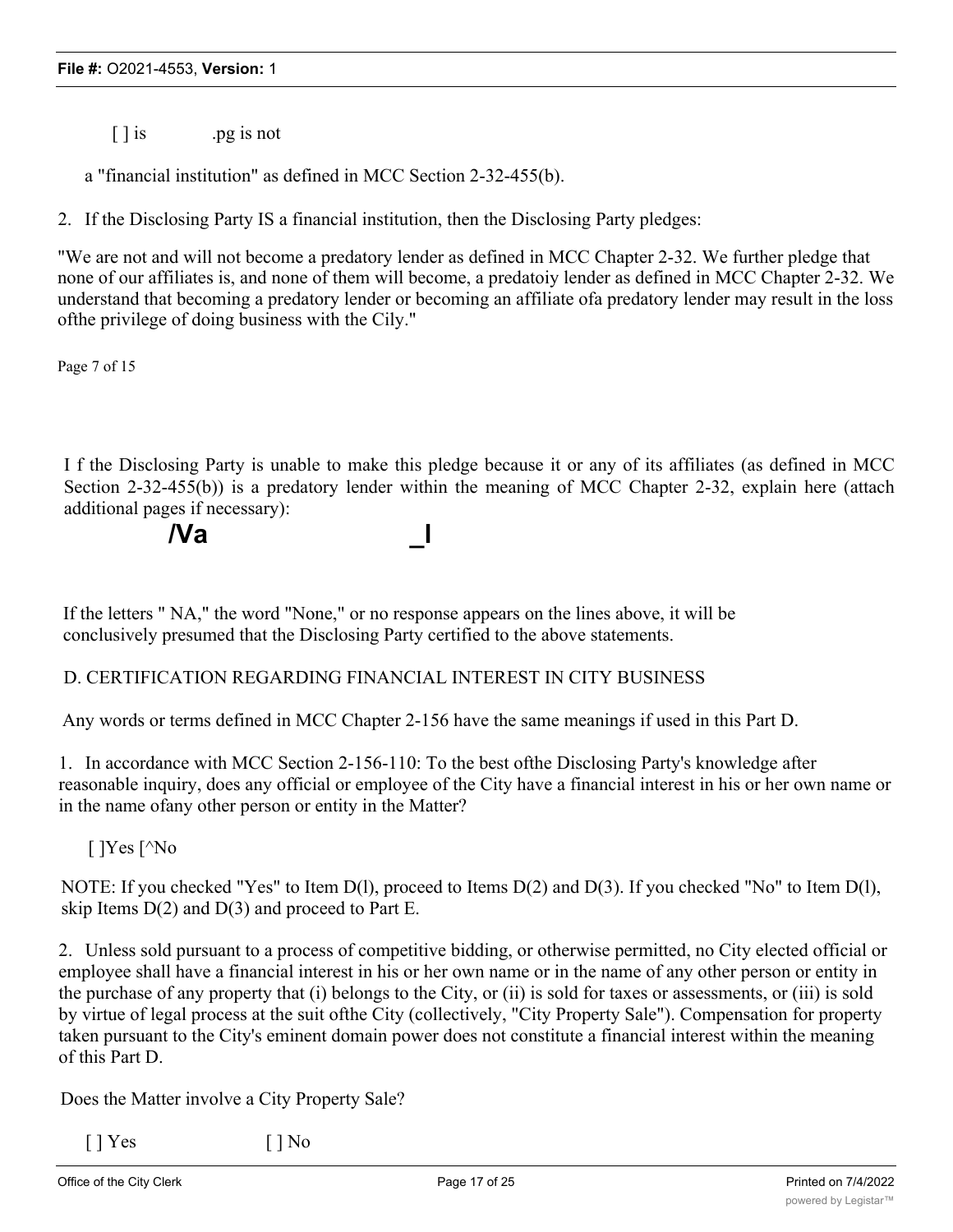3. If you checked "Yes" to Item D(l), provide the names and business addresses of the City officials or employees having such financial interest and identify the nature ofthe financial interest:

Name Business Address Nature of Financial Interest

4. The Disclosing Party further certifies that no prohibited financial interest in the Matter will be acquired by any Cily official or employee.

Page 8 of 15

## E. CERTIFICATION REGARDING SLAVERY ERA BUSINESS

Please check either (1) or (2) below. If the Disclosing Party checks (2), the Disclosing Party must disclose below or in an attachment to this EDS all information required by (2). Failure to comply with these disclosure requirements may make any contract entered into with the City in connection with the Matter voidable by the City.

X 1 ■ The Disclosing Party verifies that the Disclosing Party has searched any and all records of the Disclosing Party and any and all predecessor entities regarding records of investments or profits from slavery or slaveholder insurance policies during the slavery era (including insurance policies issued to slaveholders that provided coverage for damage to or injury or death of their slaves), and the Disclosing Party has found no such records.

2. The Disclosing Party verifies that, as a result of conducting the search in step (1) above, the Disclosing Party has found records of investments or profits from slavery or slaveholder insurance policies. The Disclosing Party verifies that the following constitutes full disclosure of all such records, including the names ofany and all slaves or slaveholders described in those records:

## SECTION VI - CERTIFICATIONS FOR FEDERALLY FUNDED MATTERS

NOTE: If the Matter is federally funded, complete this Section VI. If the Matter is not federally funded, proceed to Section VII. For purposes of this Section VI, tax credits allocated by the City and proceeds of debt obligations of the City are not federal funding.

### A. CERTIFICATION REGARDING LOBBYING

1. List below the names of all persons or entities registered under the federal Lobbying Disclosure Act of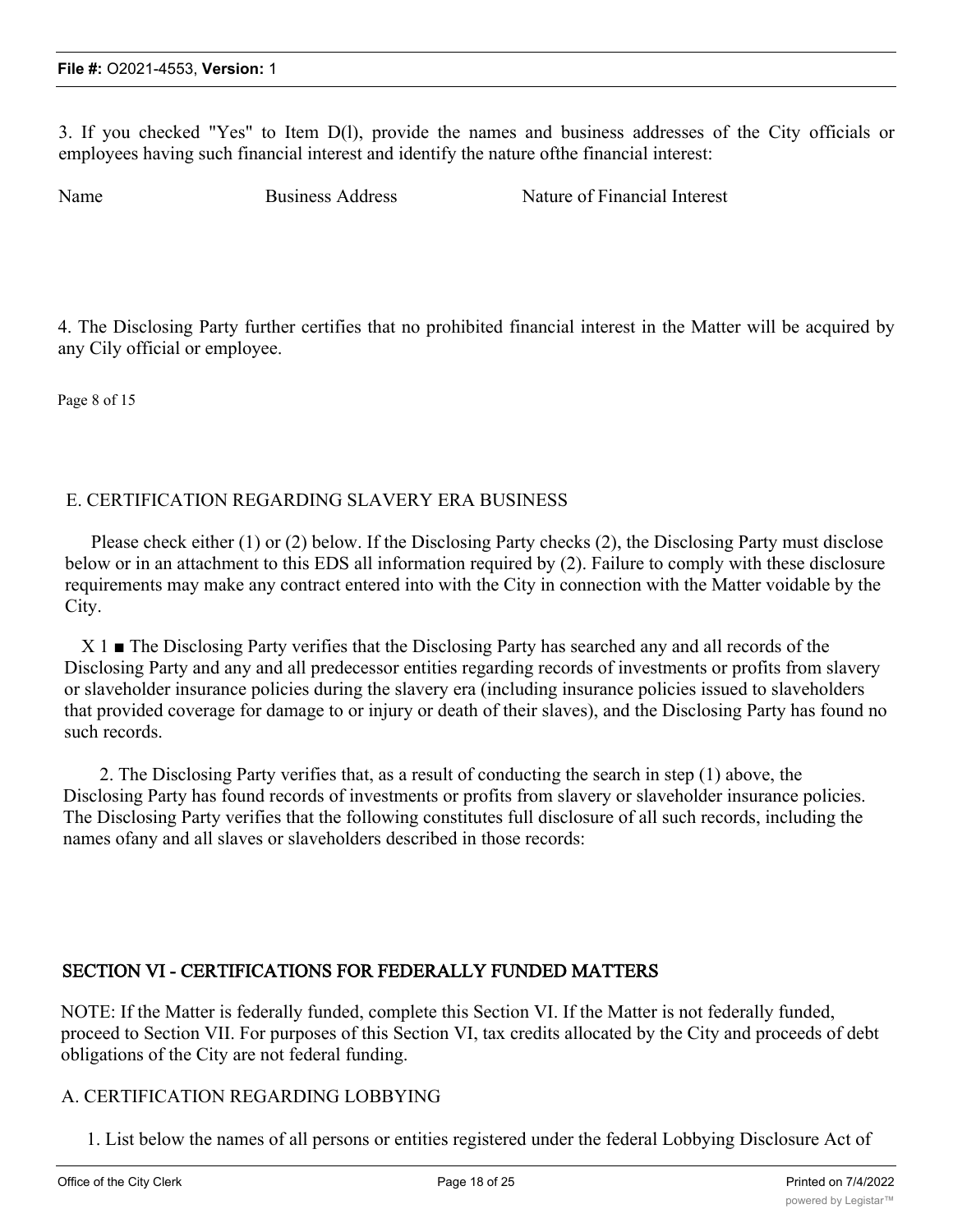1995, as amended, who have made lobbying contacts on behalf of the Disclosing Party with respect to the Matter: (Add sheets if necessary):

(If no explanation appears or begins on the lines above, or if the letters "NA" or if the word "None" appear, it will be conclusively presumed that the Disclosing Party means that NO persons or entities registered under the Lobbying Disclosure Act of 1995, as amended, have made lobbying contacts on behalf of the Disclosing Party with respect (o the Matter.)

2. The Disclosing Party has not spent and will not expend any federally appropriated funds to pay any person or entity listed in paragraph A(l) above for his or her lobbying activities or to pay any person or entity to influence or attempt to influence an officer or employee ofany agency, as defined by applicable federal law, a member of Congress, an officer or employee of Congress, or an employee Vcr.2018-1 Page 9 of 15

ofa member of Congress, in connection with the award ofany federally funded contract, making any federally funded grant or loan, entering into any cooperative agreement, or to extend, continue, renew, amend, or modify any federally funded contract, grant, loan, or cooperative agreement.

3. The Disclosing Party will submit an updated certification at the end of each calendar quarter in which there occurs any event that materially affects the accuracy of the statements and information set forth in paragraphs  $A(1)$  and  $A(2)$  above.

4. The Disclosing Party certifies that either: (i) it is not an organization described in section 501 (c)(4) of the Internal Revenue Code of 1986; or (ii) it is an organization described in section  $501(c)(4)$  of the Internal Revenue Code of 1986 but has not engaged and will not engage in "Lobbying Activities," as that term is defined in the Lobbying Disclosure Act of 1995, as amended.

5. Tf the Disclosing Party is the Applicant, the Disclosing Party must obtain certifications equal in form and substance to paragraphs A(l) through A(4) above from all subcontractors before it awards any subcontract and the Disclosing Party must maintain all such subcontractors' certifications for the duration ofthe Matter and must make such certifications promptly available to the City upon request.

### B. CERTIFICATION REGARDING EQUAL EMPLOYMENT OPPORTUNITY

If the Matter is federally funded, federal regulations require the Applicant and all proposed subcontractors to submit the following information with their bids or in writing at the outset of negotiations.

Is the Disclosing Party the Applicant? .  $[$  |  $Yes$   $[$  |  $No$ 

If "Yes," answer the three questions below: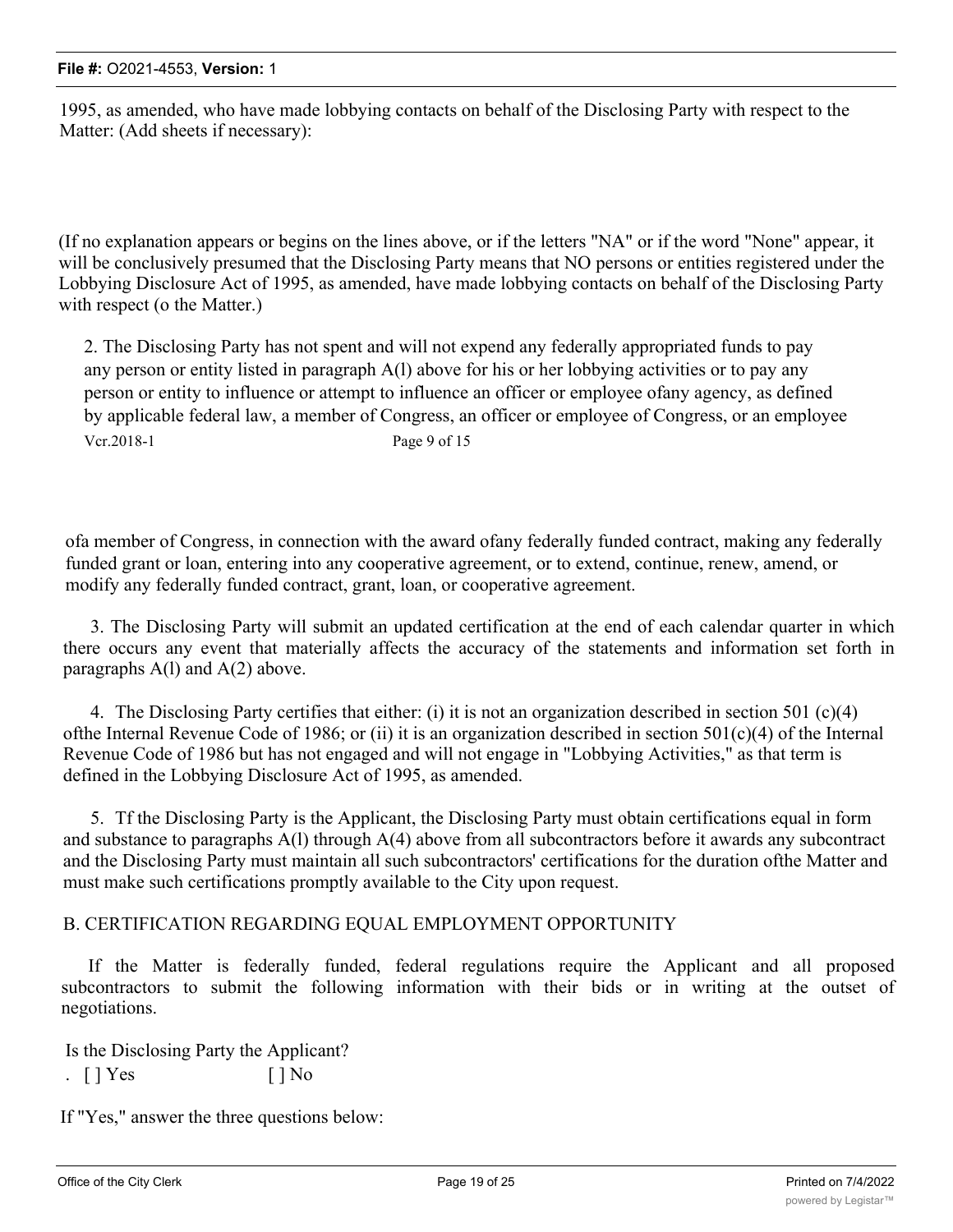1. Have you developed and do you have on file affirmative action programs pursuant to applicable federal regulations? (See 41 CFR Part 60-2.)

 $[ ]$  Yes  $[ ]$  No

2. Have you filed with the Joint Reporting Committee, the Director of the Office of Federal Contract Compliance Programs, or the Equal Employment Opportunity Commission all reports due under the applicable filing requirements?

[ ] Yes [ ] No [ ] Reports not required

3. Have you participated in any previous contracts or subcontracts subject to the equal opportunity clause?

| JYes [ | No

If you checked "No" to question (I) or (2) above, please provide an explanation:

Page 10 of 15

## SECTION VJI -- FURTHER ACKNOWLEDGMENTS AND CERTIFICATION

The Disclosing Party understands and agrees that:

A. The certifications, disclosures, and acknowledgments contained in this EDS will become part ofany contract or other agreement between the Applicant and the City in connection with the Matter, whether procurement, City assistance, or other City action, and are material inducements to the City's execution of any contract or talcing other action with respect to the. Matter. The Disclosing Party understands that it must comply with all statutes, ordinances, and regulations on which this EDS is based.

B. The City's Governmental Ethics Ordinance, MCC Chapter 2-156, imposes certain duties and obligations on persons or entities seeking City contracts, work, business, or transactions. The full text of this ordinance and a training program is available on line at www.citvofchicago <http://www.citvofchicago>. org/Ethics, and may also be obtained from the City's Board of Ethics, 740 N. Sedgwick St., Suite 500, Chicago, IL 60610, (312) 744 -9660. The Disclosing Party must comply fully with this ordinance.

C. If the City determines that any information provided in this EDS is false, incomplete or inaccurate, any contract or other agreement in connection with which it is submitted may be rescinded or be void or voidable, and the City may pursue any remedies under the contract or agreement (if not rescinded or void), at law, or in equity, including terminating the Disclosing Party's participation in the Matter and/or declining to allow the Disclosing Party to participate in other City transactions. Remedies at law for a false statement of material fact may include incarceration and an award to the City of treble damages.

D. It is the City's policy to make this document available to the public on its Internet site and/or upon request. Some or all of the information provided in, and appended to, this EDS may be made publicly available on the Internet, in response to a Freedom of Information Act request, or otherwise. By completing and signing this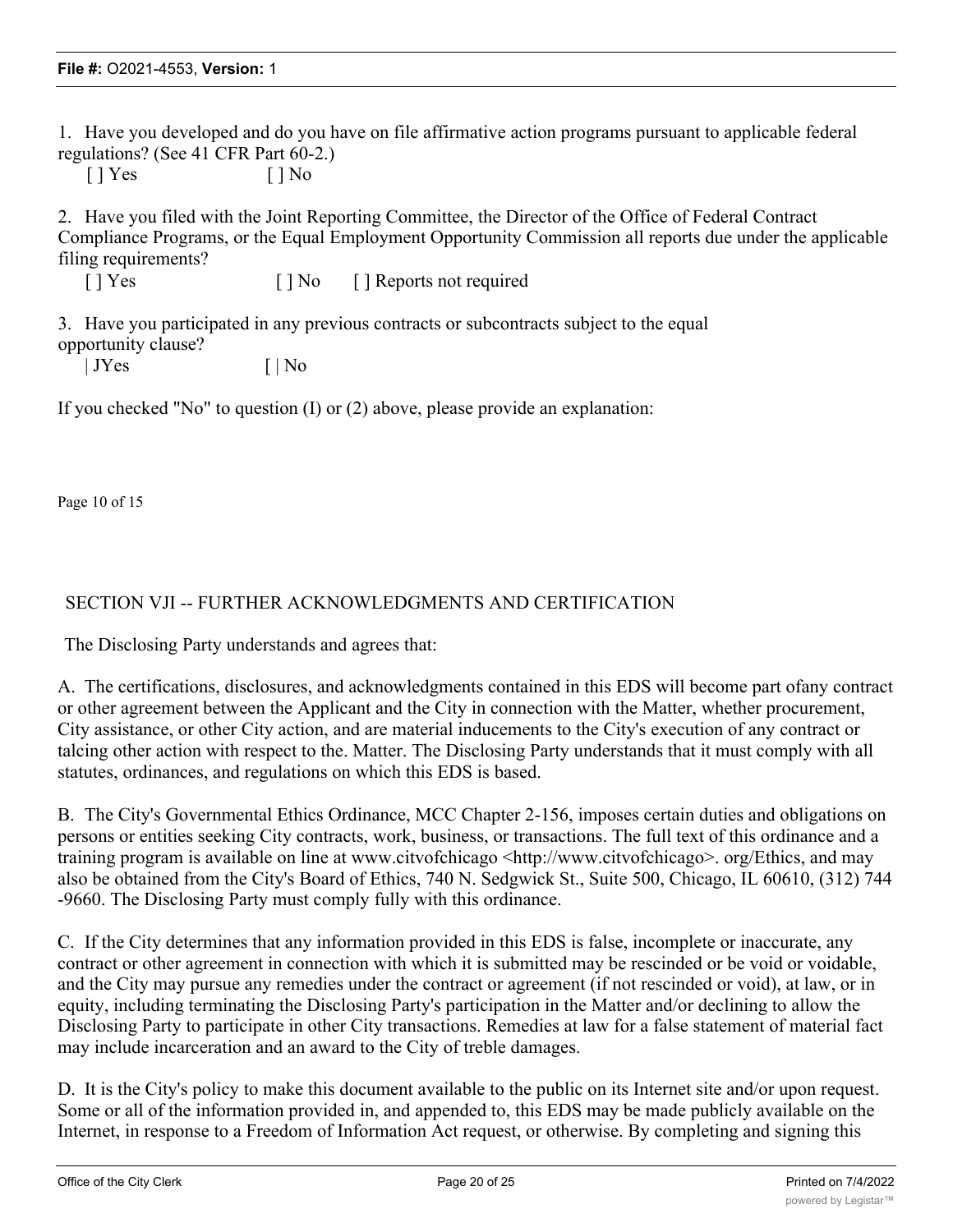EDS, the Disclosing Party waives and releases any possible rights or claims which it may have against the City in connection with the public release of information contained in this EDS and also authorizes the City to verify the accuracy of any information submitted in this EDS.

E. The information provided in this EDS must be kept current. In the event of changes, the Disclosing Party must supplement this EDS up to the time the City takes action on the Matter. If the Matter is a contract being handled by the City's Department of Procurement Services, the Disclosing Party must update this EDS as the contract requires. NOTE: With respect to Matters subject to MCC Chapter 1-23, Article I (imposing PERMANENT INELIGIBILITY for certain specified offenses), the information provided herein regarding eligibility must be kept current for a longer period, as required by MCC Chapter 1-23 and Section 2-154-020.

Page 11 of IS **CERTIFICATION** 

Under penalty of perjury, the person signing below: (1) warrants that he/she js authorized to execute this CDS, and all applicable Appendices, on behalf ofthe Disclosing Party, and (2) warrants that all certifications and statements contained in this EDS, and all applicable Appendices, are true, accurate and complete as of the dale furnished to the City.

(Print or type exact legal name of Disclosing Party) *By: ^^tdiLj^MjU-*

(Sign here) (Print or type name of person

signing) (Print or type title of person signing)

*Signed and sworn to before me on (date) S\*j>. % , 1\*\*4*

- at
- *A*

. County,  $/H$ )hvft% (state).

Notary Public/, Commission expires: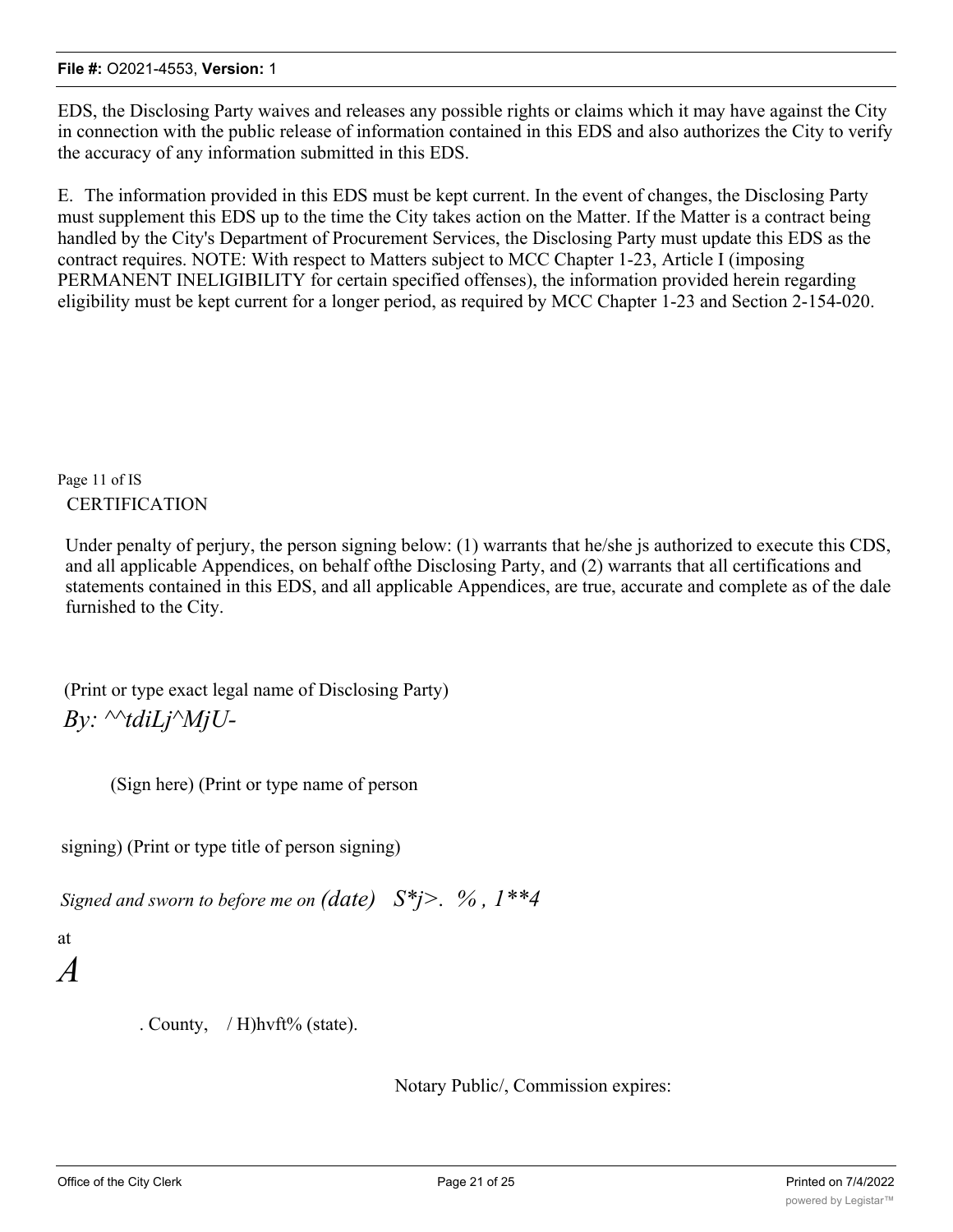/LEANA CAROLINA JUAflEZ

OFFICIAL SEAL Notary Public, State ol Illinois My Commission Expires September 28, 2021

Pago 12 of 15

## CITY OF CHICAGO ECONOMIC DISCLOSURE STATEMENT AND AFFIDAVIT APPENDIX A

## FAMILIAL RELATIONSHIPS WITH ELECTED CITY OFFICIALS AND DEPARTMENT HEADS

## This Appendix is to be completed only by (a) the Applicant, and (b) any legal entity which has a direct ownership interest in the Applicant exceeding 7.5%. It is not to be completed by any legal entity which has only an indirect ownership interest in the Applicant.

Under MCC Section 2-154-015, the Disclosing Party must disclose whether such Disclosing Party or any "Applicable Party" or any Spouse or Domestic Partner thereof currently has a "familial relationship" with any elected city official or department head. A "familial relationship" exists if, as of the date this EDS is signed, the Disclosing Party or any "Applicable Party" or any Spouse or Domestic Partner thereof is related to the mayor, any alderman, the city clerk, the city treasurer or any city department head as spouse or domestic partner or as any of the following, whether by blood or adoption: parent, child, brother or sister, aunt or uncle, niece or nephew, grandparent, grandchild, father-in-law, mothcr-in-law, son-in-law, daughter-in-law, stepfather or stepmother, stepson or stepdaughter, stepbrother or stepsister or half-brother or half-sister.

"Applicable Party" means (1) all executive officers ofthe Disclosing Party listed in Section I1.B.1 .a., if the Disclosing Party is a corporation; all partners ofthe Disclosing Party, if the Disclosing Party is a general partnership; all general partners and limited partners ofthe Disclosing Party, if the Disclosing Party is a limited partnership; all managers, managing members and members of the Disclosing Party, if the Disclosing Party is a limited liability company; (2) all principal officers of the Disclosing Party; and (3) any person having more than a 7.5% ownership interest in the Disclosing Party. "Principal officers" means the president, chief operating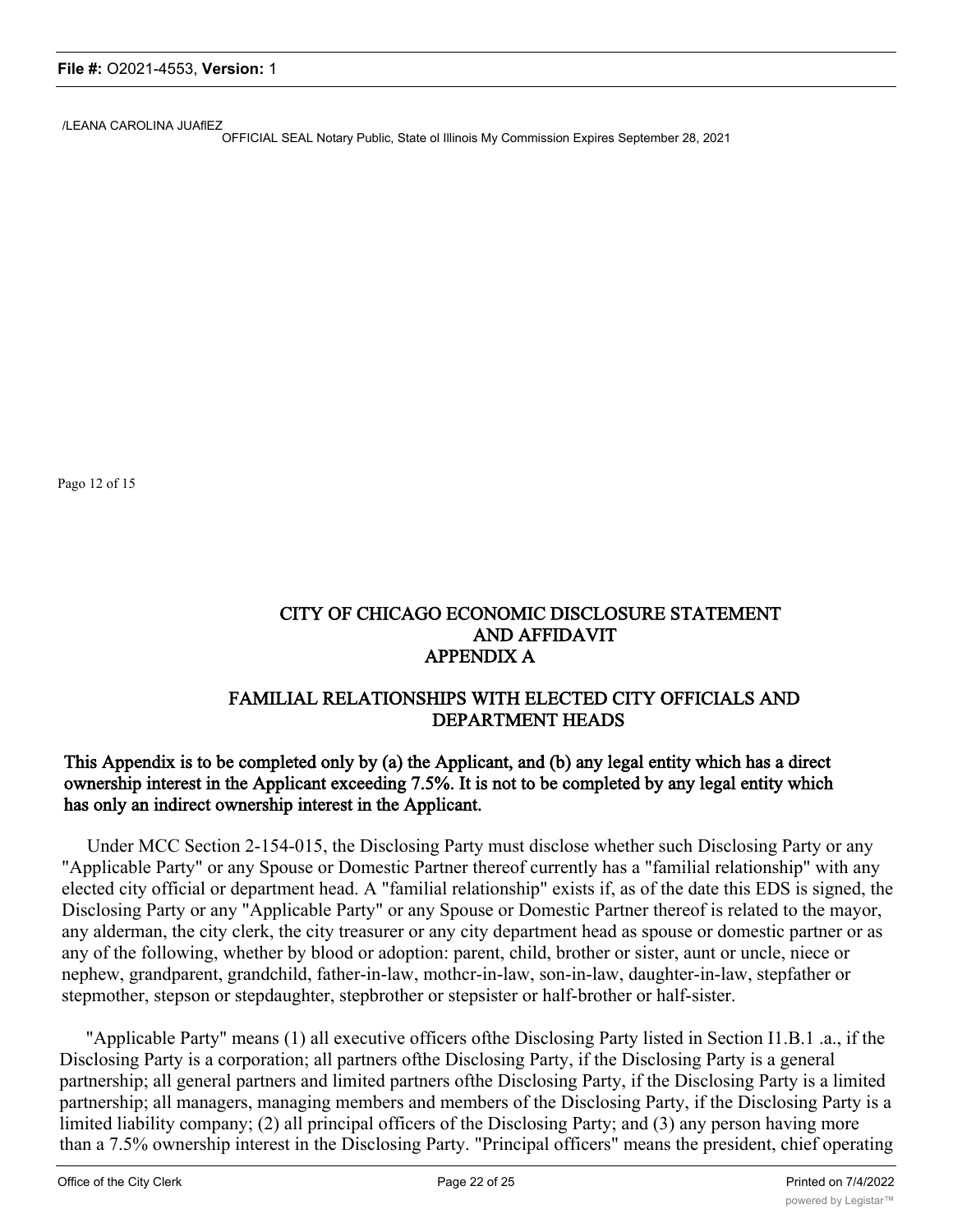officer, executive director, chief financial officer, treasurer or secretary of a legal entity or any person exercising similar authority.

Docs the Disclosing Party or any "Applicable Party" or any Spouse or Domestic Partner thereof currently have a "familial relationship" with an elected city official or department head?

[ ] Yes pcTNo

If yes, please identify below (1) the name and title of such person, (2) the name ofthe legal entity to which such person is connected; (3) the name and title ofthe elected city official or department head to whom such person has a familial relationship, and (4) the precise nature of such familial relationship.

Page 13 of!5

## CITY OF CHICAGO ECONOMIC DISCLOSURE STATEMENT AND AFFIDAVIT APPENDIX B

### BUILDING CODE SCOFFLAW/PROBLEM LANDLORD CERTIFICATION

This Appendix is to be completed only by (a) the Applicant, and (b) any legal entity which has a direct ownership interest in the Applicant exceeding 7.5% (an "Owner"). It is not to be completed by any legal entity which has only an indirect ownership interest in the Applicant.

1. Pursuant to MCC Section 2-154-010, i.s the Applicant or any Owner identified as a building code scofflaw or problem landlord pursuant to MCC Section 2-92-416?

[ ] Yes No

2. If the Applicant is a legal entity publicly traded on any exchange, is any officer or director of the Applicant identified as a building code scofflaw or problem landlord pursuant to MCC Section 2-92-416?

[ ] Yes [ ] No fX] The Applicant is not publicly traded on any exchange.

3. If yes to (I) or (2) above, please identify below the name of each person or legal entity identified as a building code scofflaw or problem landlord and the address of each building or buildings to which the pertinent code violations apply.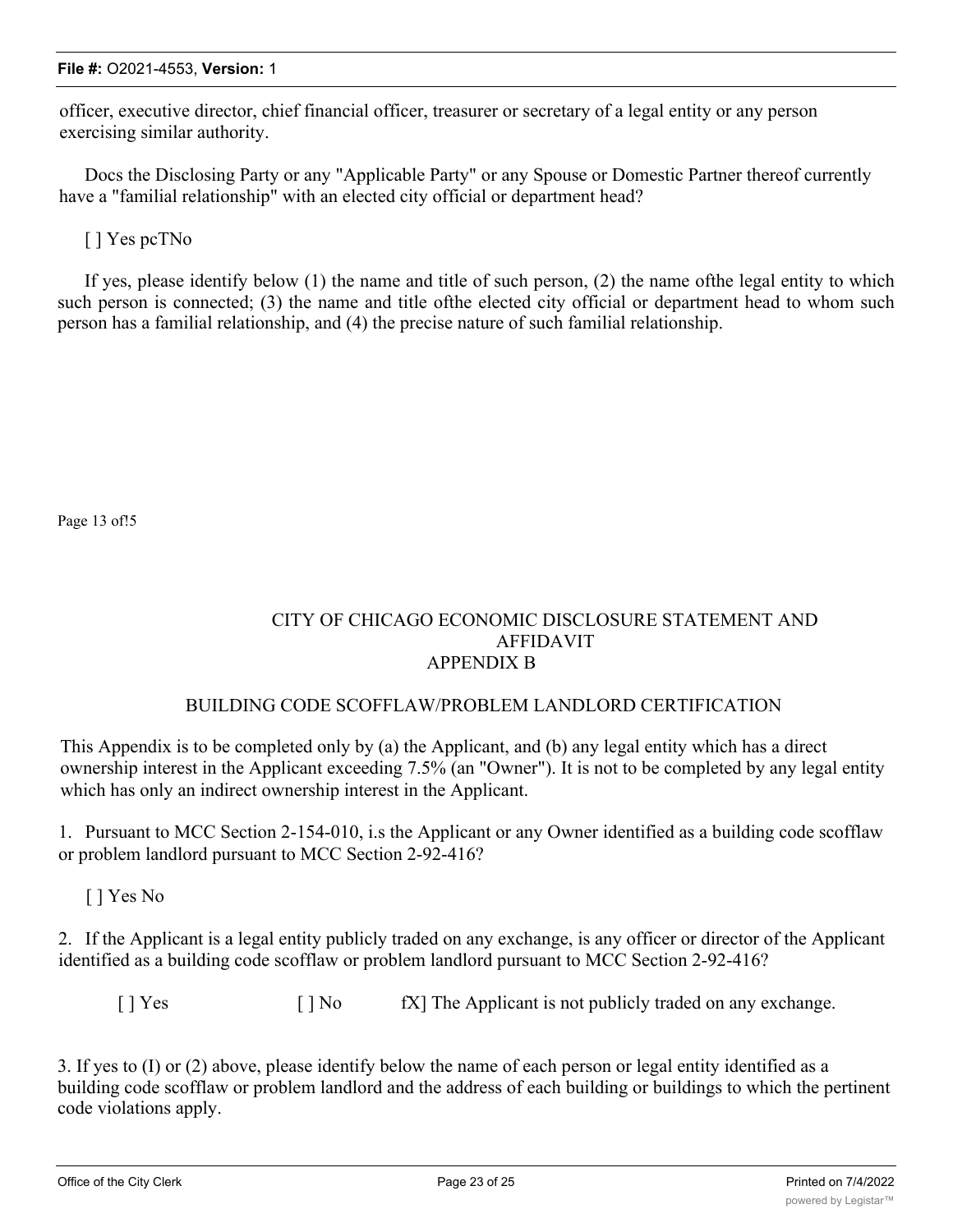Page 14 of"15

## CITY OF CHICAGO ECONOMIC DISCLOSURE STATEMENT AND AFFIDAVIT APPENDIX C

## PROHIBITION ON WAGE & SALARY HISTORY SCREENING - CERTIFICATION

This Appendix is to be completed only by an Applicant that is completing this EDS as a "contractor" as defined in MCC Section 2-92-385. That section, which should be consulted (www.amlegal.com <http://www.amlegal.com>), generally covers a party to any agreement pursuant to which they: (i) receive City of Chicago funds in consideration for services, work or goods provided (including for legal or other professional services), or (ii) pay the City money for a license, grant or concession allowing them to conduct a business on Cily premises.

On behalf of an Applicant that is a contractor pursuant to MCC Section 2-92-385,1 hereby certify that the Applicant is in compliance with MCC Section 2-92-3 85(b)(1) and (2), which prohibit: (i) screening job applicants based on their wage or salary history, or (ii) seeking job applicants' wage or salary history from current or former employers. I also certify that the Applicant has adopted a policy that includes those prohibitions.

 $\lceil$   $\rceil$ No

[  $| N/A -1$  am not an Applicant that is a "contractor" as defmed in MCC Section 2-92-385.

This certification shall serve as the affidavit required by MCC Section 2-92-385(c)(l),

If you checked "no" to the above, please explain.